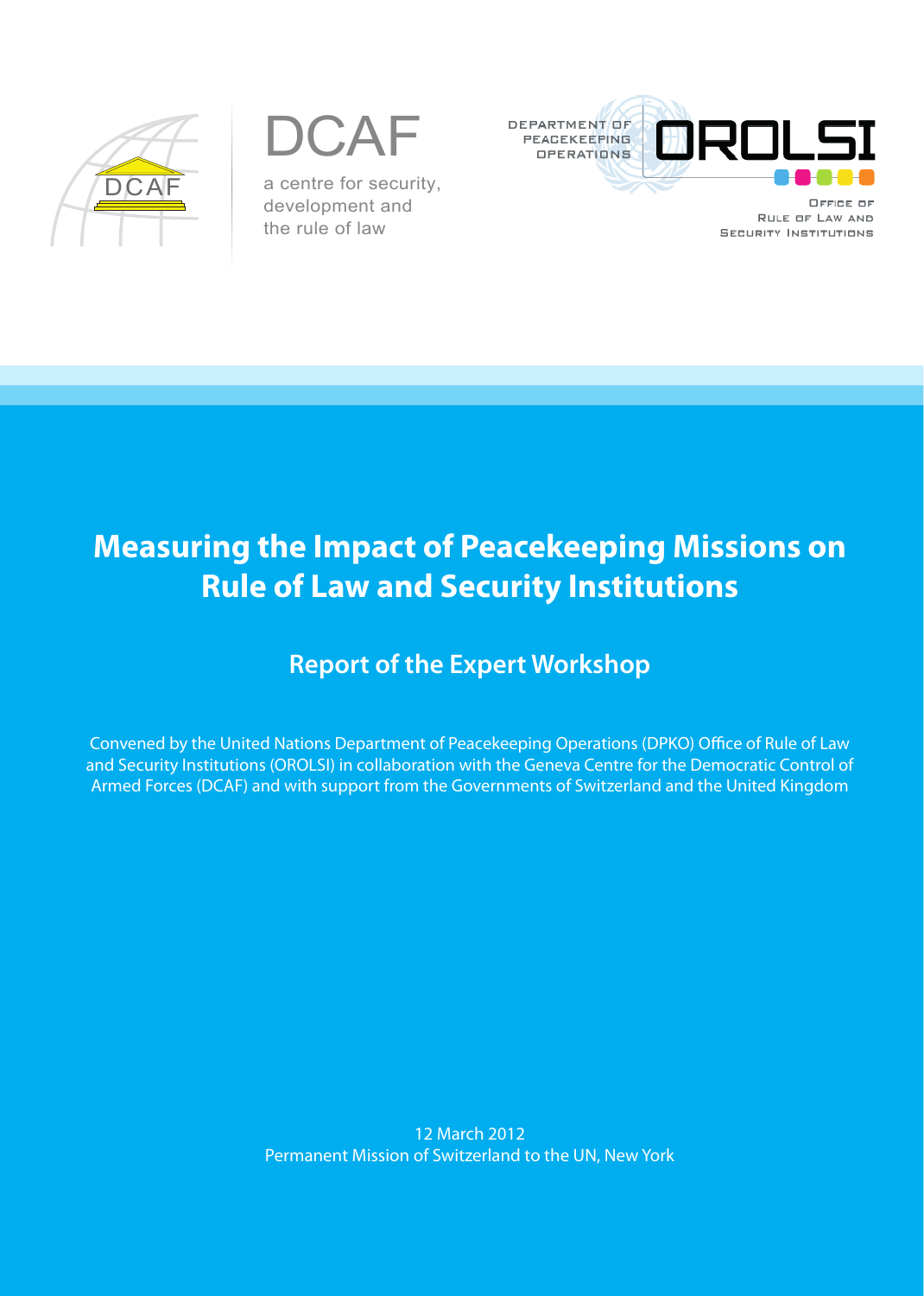## **Table of Contents**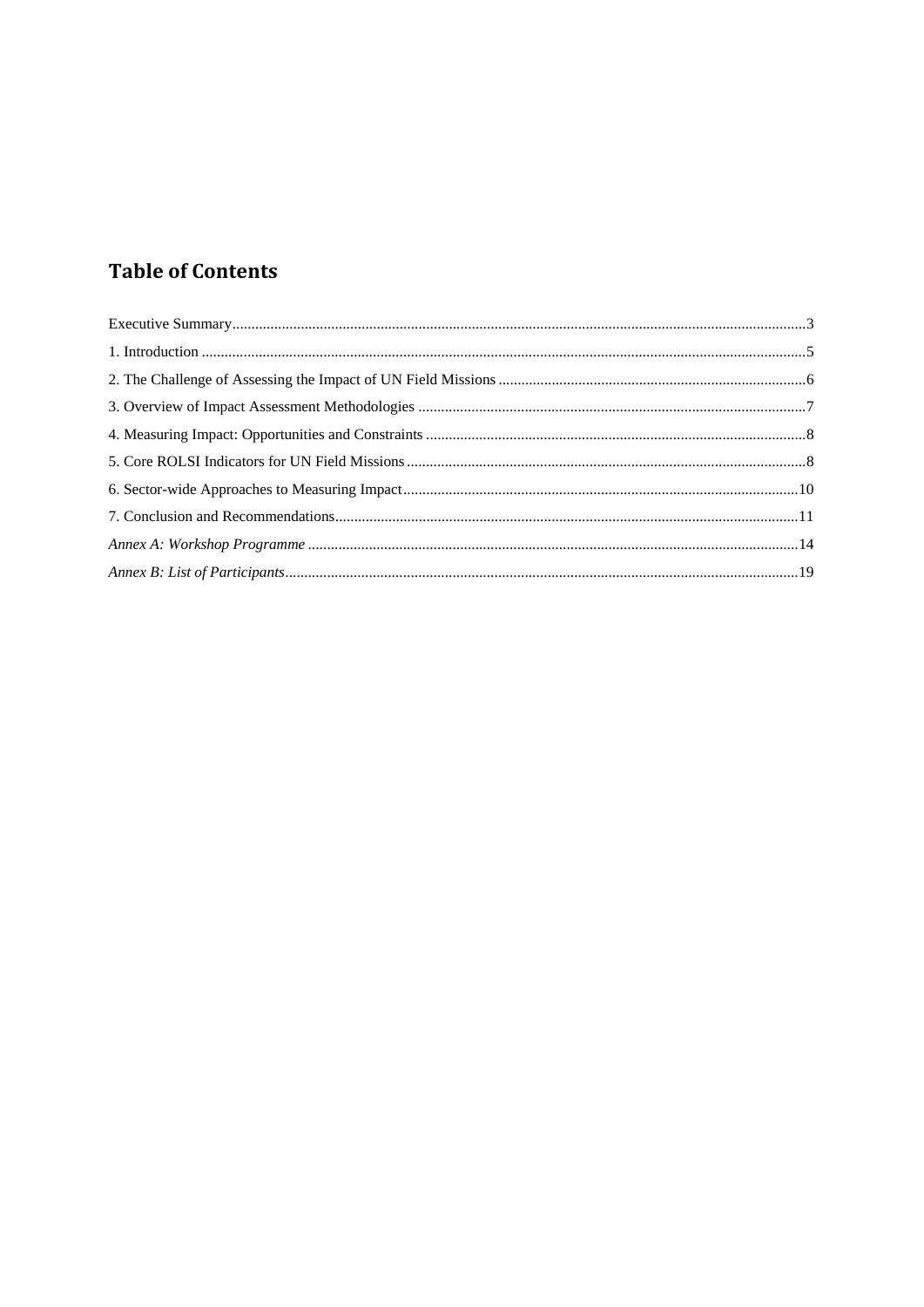The views expressed do not in any way reflect the views of the institutions referred to or represented in this paper.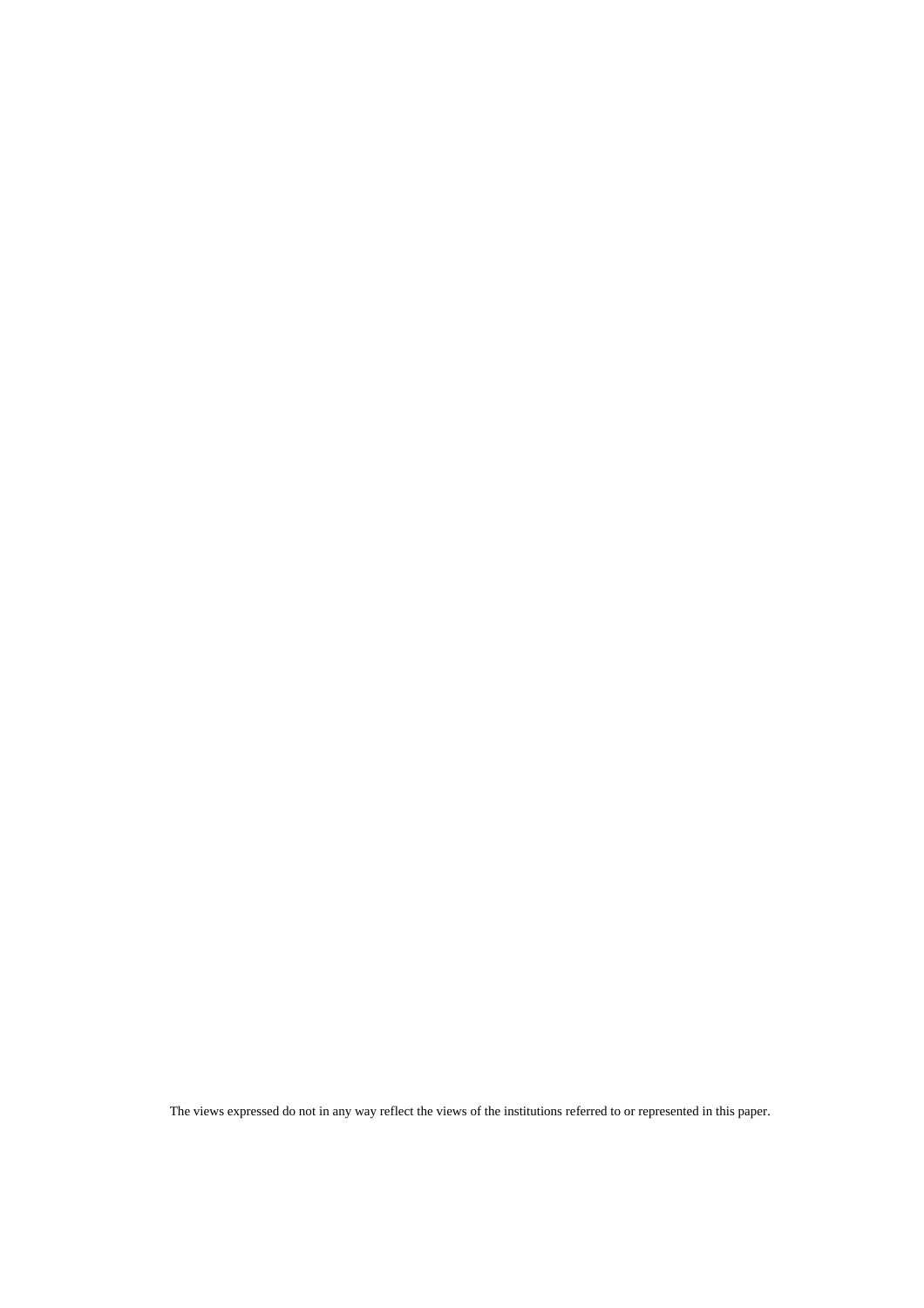## **Executive Summary**

- 1. UN peacekeeping missions are under increasing pressure from Member States to show the impact of their rule of law and security institutions initiatives. The United Nations Department of Peacekeeping Operations (DPKO) Office of Rule of Law and Security Institutions (OROLSI) convened an Expert Workshop on 'Measuring the Impact of Peacekeeping Missions on Rule of Law and Security Institutions' on 12 March 2012 in New York to explore how best to develop a coherent and coordinated approach to measuring the contribution of its field activities to mandate implementation and positive and sustainable change in the host country. The workshop was organised in collaboration with the Geneva Centre for the Democratic Control of Armed Forces (DCAF) and with the support of the Governments of Switzerland and the United Kingdom.
- 2. In preparation for the workshop, DCAF developed a mapping study on impact assessment methodologies which was then presented to the participants, and DPKO OROLSI developed a draft set of core rule of law and security institutions (ROLSI) indicators for discussion.
- 3. On the question of the possibility of efficiently assessing the impact of UN field missions, and the resources required to do so, the consensus of the experts was:
	- a. The UN system lacks capacity to conduct impact assessments. Specialist expertise is required to design an assessment of the impact of a peacekeeping initiative on the national RoL institutions or on the level of stability, peace and security in the host country.
	- b. There is no money earmarked for monitoring and evaluation (M&E) in peacekeeping assessed budgets.
	- c. Were the UN system to have the resources to engage the requisite specialist skill sets to design and conduct impact assessments, available methodologies range from those that measure 'attribution' to those that assess 'contribution'.
	- d. The UN should consider 'real world' approaches to evaluations that do not necessarily require statistical counterfactuals and that may entail mixed methods.
- 4. Experts discussed the purpose of evaluating the impact of UN ROLSI initiatives. It was agreed that:
	- a. A balance must be struck between the use of evaluations to ensure accountability on the one hand and to advance real time learning and programme adjustments on the other.
	- b. Member States' views on the 'impact stories' they are looking for must be considered prior to the development of methodologies and indicators.
- 5. Experts were asked to advise on the utility of the draft ROLSI indicators for assessing progress towards programme objectives across ROLSI initiatives. Experts agreed that:
	- a. The list should be adapted to reflect two levels of indicators: one that shows the general direction the country is taking and the other to track change in specific areas supported by peacekeeping missions in order to enable programme adjustments in real time. The current indicators as presented do not achieve either goal.
	- b. The draft indicators cannot yield insight into the functioning of national RoL or security institutions, nor assess progress across missions towards shared objectives.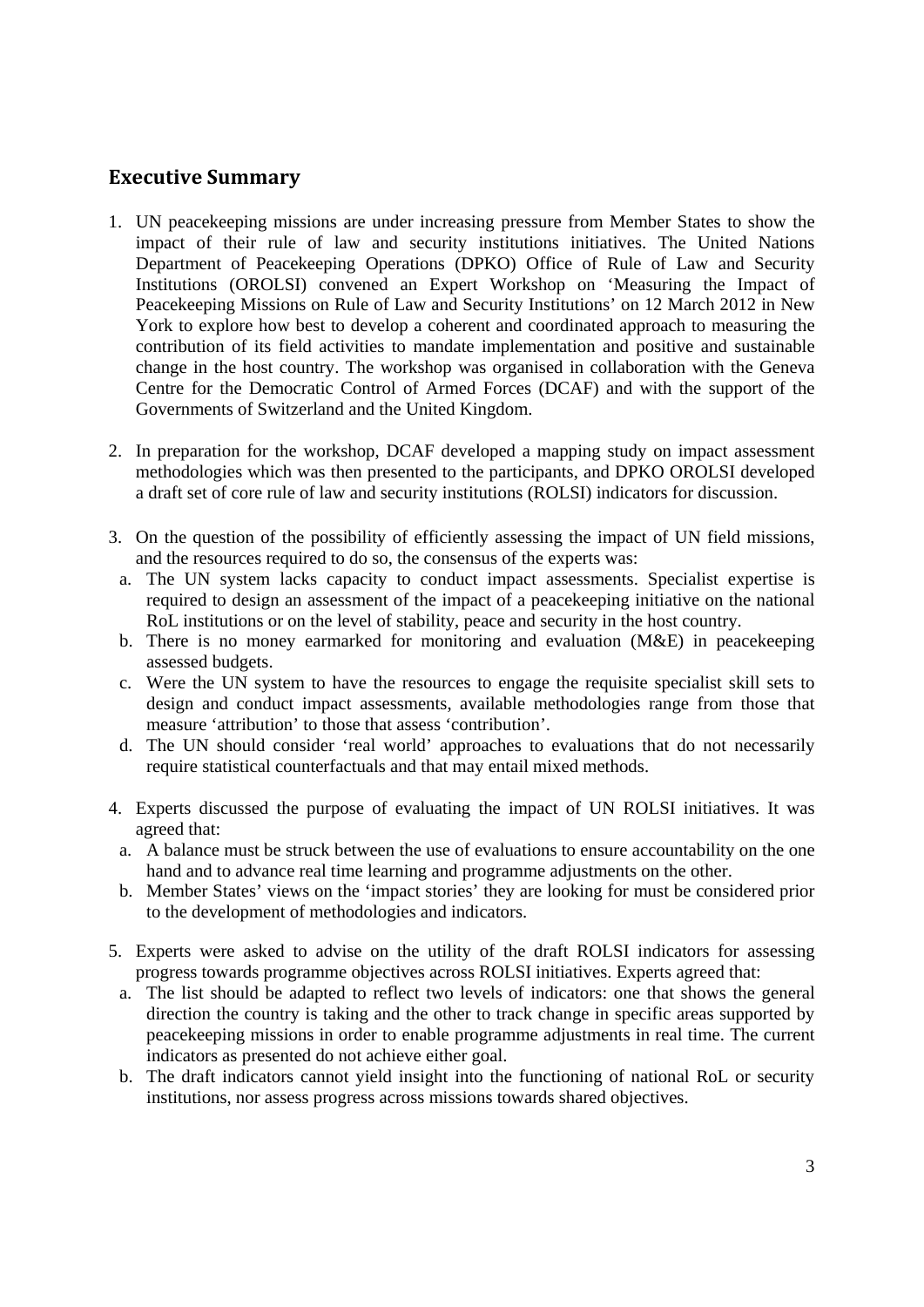- c. One possible use of such indicators is to track trends in the country and to use the information for advocacy purposes.
- d. The current draft indicators do not reflect a methodology that will allow DPKO to compare progress across missions or to adjust specific programmes in real time.
- 6. On the question of the desirability and feasibility of promoting a sector-wide approach to measuring impact:
	- a. A sector-wide approach was considered beneficial because it would enable the pooling of resources, recognise that actors working collectively in a sector cumulatively contribute to impact, and reduce stress on the recipient government by easing coordination.
	- b. Obstacles identified included bureaucratic disincentives, different institutional cultures and timelines, and the reality that Member States may prefer to account for the impact of each actor individually in relation to the amount of resources invested.
- 7. The expert workshop was useful in identifying challenges and opportunities in measuring impact, as well as clarifying the next steps that may be taken. In particular, some key concerns need to be considered before moving forward:
	- *Achieve clarity from Member States on what type of impact they expect peacekeepers to have.* Is accountability to Member States more important than learning lessons in real time? Can we or should we formulate a methodology that measures impact from the perception of the donor Member States and of the host country? Such questions will set the tone for the type of impact assessment methodologies to be piloted, as well as the type of indicators that should be developed.
	- *Enable clarity on the purpose of the core OROLSI indicators.* A decision needs to be made about the main purpose of these indicators. If they are intended to be a quick measure of trends in a host country then they can be used for advocacy purposes with national and international stakeholders. However, if the intention is to support efforts to measure the impact of RoL and security-related peacekeeping initiatives on national institutions or on host country stability, then more reflection on the development of these indicators is needed, as well as on the resources available to subsequently implement them.
	- *Recognize that indicators on their own are not a substitute for robust methodologies for measuring impact.* Indicators are useful for monitoring purposes, but they do not provide adequate toolsets for assessing impact because they are not able to demonstrate attribution or plausible contribution. The focus should therefore be on embedding them *within* a proper methodological approach to measuring impact.
	- *Consider the type of resources needed to move forward.* Reflection is needed on how resources would be obtained to implement the core ROLSI indicators and future approaches to measuring impact. Designing the methodology, collecting and analysing data are specialist skills, not currently available in DPKO-DFS. Enhanced efforts need to be made to get M&E in peacekeeping contexts onto the agenda of UN budgetary and policy discussions.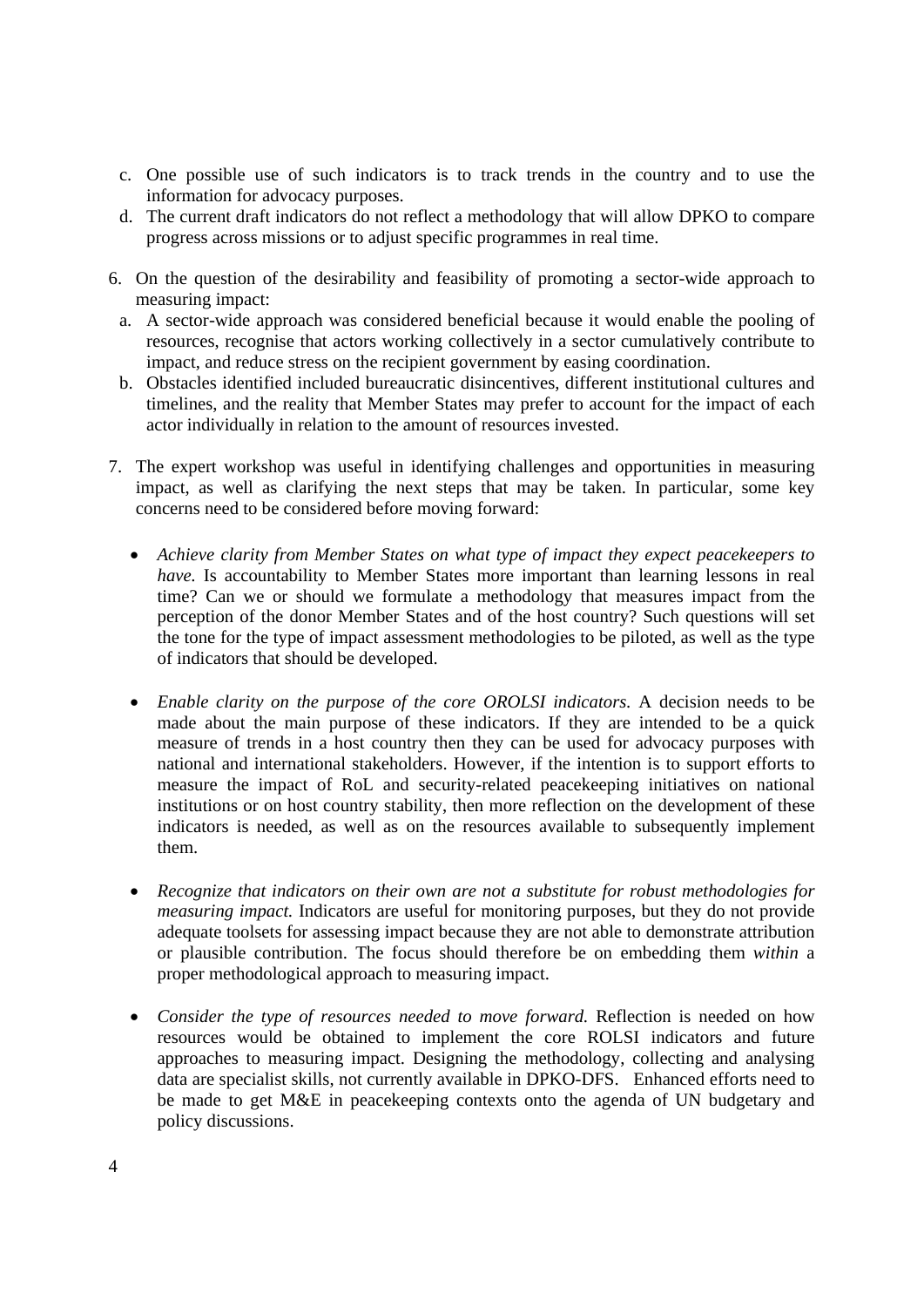## **1. Introduction**

<u> Andrew Maria (1989)</u>

Member States are increasingly interested in measuring the impact of United Nations (UN) peacekeeping missions, and are routinely asking for evidence of both progress towards stated objectives and of impact at the national level. To-date, the United Nations Department of Peacekeeping Operations (DPKO) Office of Rule of Law and Security Institutions (OROLSI) does not have one coherent and coordinated approach to measuring the contribution of its field activities to supporting positive and sustainable change in the host country. As a first step towards a more consistent approach, an examination is required of which methodologies exist for measuring impact and, more specifically, how these can be adapted for use by OROLSI field components.

Against this background, an Expert Workshop on 'Measuring the Impact of Peacekeeping Missions on Rule of Law and Security Institutions' was held on 12 March, 2012, in New York. The workshop was an initiative of DPKO OROLSI, in collaboration with the Geneva Centre for the Democratic Control of Armed Forces (DCAF), and with the support of the Governments of Switzerland and the United Kingdom. The workshop gathered approximately 50 participants including representatives from bilateral donors and multilateral organizations, non-UN experts on impact assessment from academia and research institutes, and independent consultants. In attendance from the UN system were practitioners in charge of assessment, planning and monitoring and evaluation functions as well as those charged with supporting ROLSI components at Headquarters.

The main focus of the workshop was on approaches to measuring 'impact' as opposed to broad approaches to monitoring and evaluation (M&E). The objectives of the workshop were to seek expert advice on how DPKO OROLSI might assess the impact of both Headquarters and fieldbased rule of law and security institutions-related initiatives. In order to support discussions at the workshop, DCAF developed a mapping study on impact assessment methodologies which was circulated to workshop participants ahead of time.<sup>1</sup> DPKO OROLSI also shared with participants a draft set of core rule of law and security institutions (ROLSI) indicators for UN Field Missions, which were developed separate from the mapping study.

The workshop was opened by representatives of Switzerland, DPKO OROLSI and the United Kingdom. First, Ambassador Paul Seger, Permanent Representative of Switzerland to the UN highlighted the increasing pressure on international actors to deliver results. Second, Mr. Dmitry Titov, Assistant-Secretary General for Rule of Law and Security Institutions noted that UN peacekeeping recently adopted an internal strategy on early peacebuilding that encourages UN Field Missions to focus on fewer tasks but to do them better. Mr. Titov went on to underline OROLSI's desire to gather empirical evidence of improvements in the situation on the ground as a result of UN Field Missions. Finally, Mr. Mark White, Head of the Security and Justice Group at the UK Department of International Development (DFID) reminded participants of the limited influence one actor can have on security and justice institutions in the host country.

<sup>1</sup> Geneva Centre for the Democratic Control of Armed Forces (DCAF), Mapping of Methodologies for Measuring the Impact of Peacekeeping Missions on Rule of Law and Security Institutions Issues in the Host Country, draft as of 1 March 2012. Available at: http://www.dcaf.ch/Partner/United-Nations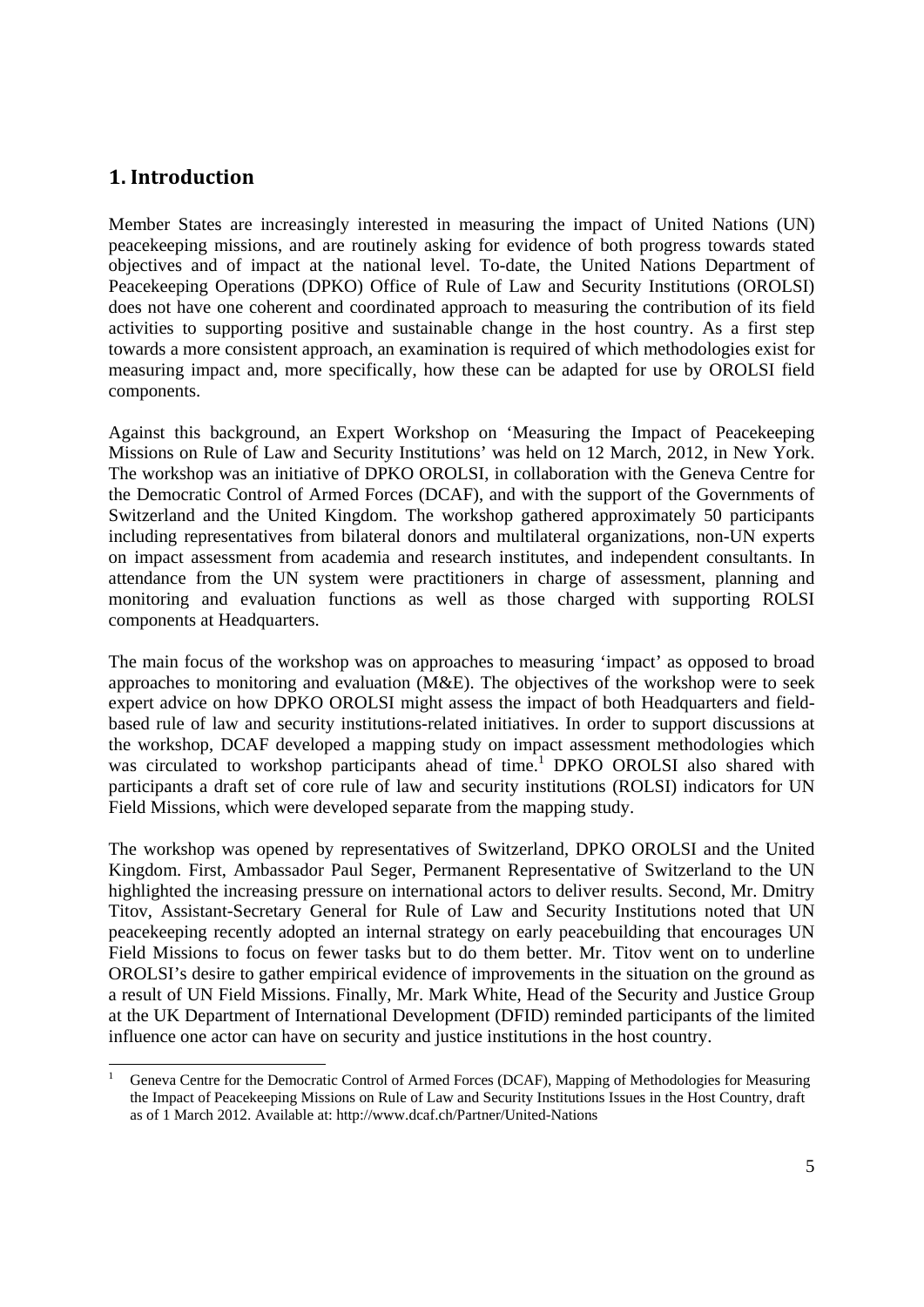This report outlines the main areas of agreement among experts on key questions posed at the workshop. It is divided up according to the five thematic sessions at the workshop. The conclusion sums up the discussions and provides an overview of some of the main recommendations emerging from the workshop.

#### **Definitions**

*Impact*: 'positive and negative, primary and secondary long-term effects produced by a development intervention, directly or indirectly, intended or unintended.<sup>2</sup> Impacts can be relatively short-term or longer term.<sup>3</sup>

*Rule of law and security institutions (ROLSI) field components*: refers to police; justice; corrections; disarmament, demobilization and reintegration (DDR); security sector reform (SSR); and mine action components in UN Field Missions led, or backstopped, by DPKO

## **2. The Challenge of Assessing the Impact of UN Field Missions**

The first session examined the challenges faced by UN field missions in assessing the impact of their support. While significant challenges were highlighted in relation to conducting M&E in peacekeeping contexts, participants cautioned that these should not be used as an excuse to sideline the visible need to learn from interventions and enhance accountability.

*On the question of the possibility of efficiently assessing the impact of UN field missions, and the capacities required to do so, the consensus of the experts was:* 

- a. Specialist expertise is required to design and conduct an impact assessment.
- b. The UN system lacks the capacity to conduct impact assessments. While there are various entities within the UN system that have an evaluation mandate (e.g. OIOS, JIU), in practice the evaluation function is limited by their size and mandate.
- c. The burden of evaluation lies on DPKO field components, but the personnel in these field components lack: the skills to undertake extensive evaluations, the time to perform simple monitoring activities such as data collection, and guidance on the approach to evaluations that they should be taking.
- d. The UN's weak culture of programme design and planning further compounds the capacity challenges. Results based budget frameworks are useful in theory, but in practice they are inflexible instruments that lock peacekeeping missions into yearly planning and reporting.

<u> Andrew Maria (1989)</u>

<sup>2</sup> OECD DAC, *Glossary of Key Terms in Evaluation and Results Based Management*, DAC Working Party on Aid Evaluation (Paris: OECD, 2002).

OECD DAC, *Guidance on Evaluating Conflict Prevention and Peacebuilding Activities.* Working Draft, a joint project of the DAC Network on Conflict, Peace and Development Co-operation and the DAC Network on Development Evaluation (Paris: OECD, 2008).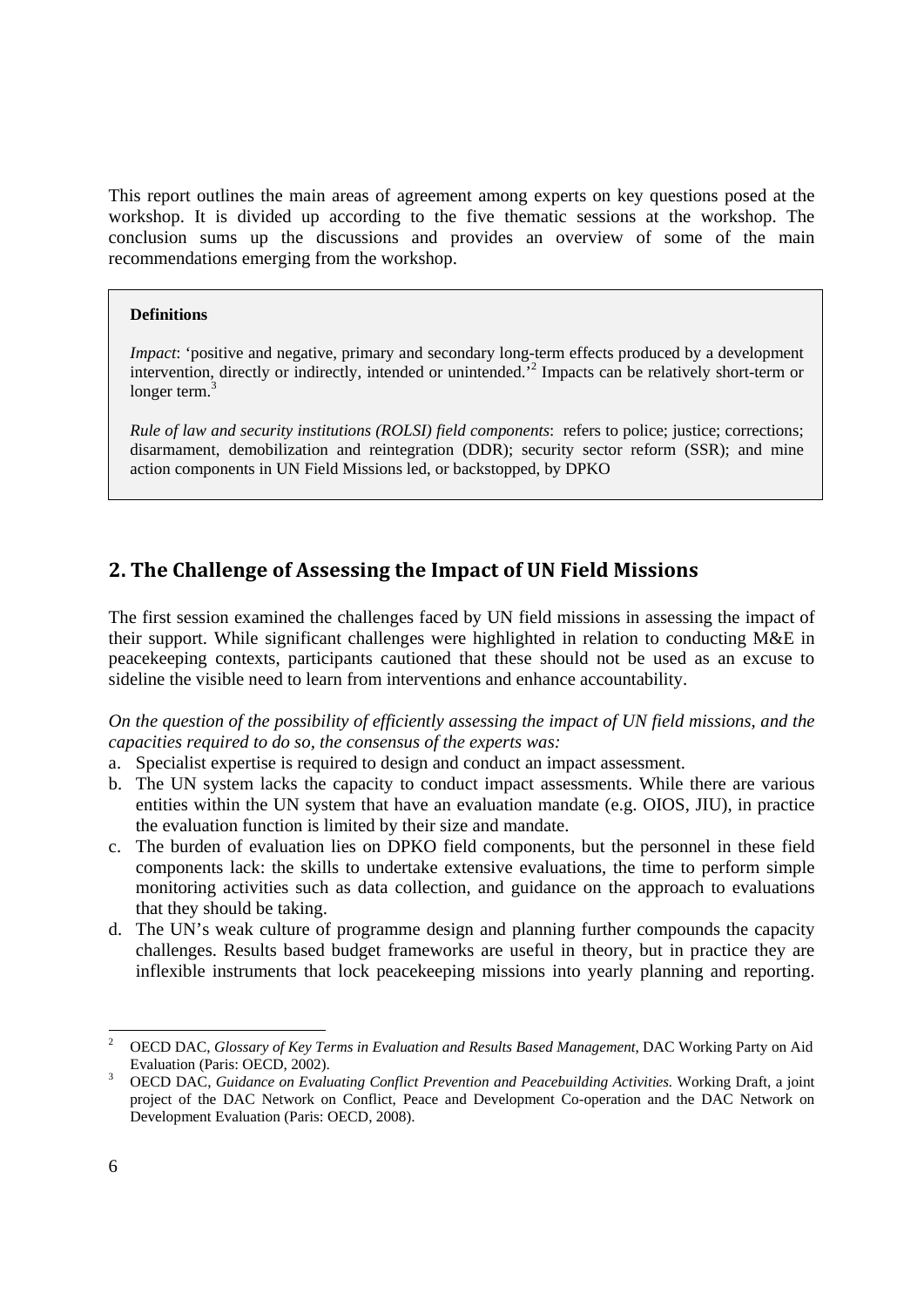This provides a disincentive to evaluations that are intended to support timely readjustments within missions.

*On the question of financial means for measuring impact, the experts noted that:* 

- a. There is no money earmarked for M&E in peacekeeping assessed budgets. Enhancing the measurement of impact of peacekeeping missions requires dedicated financial resources.
- b. The cost of M&E is negligible compared to the amount of money that is currently lost on peacekeeping activities that do not achieve their objectives. Significant funds can be saved by making activities more relevant, effective, efficient and focused on meeting stated objectives. A strong argument based on cost-effectiveness could therefore be made in favour of evaluations.
- c. The emerging recognition of the importance of  $M\&E$  needs to be translated into its inclusion as a topic in UN budgetary discussions. It should be recognised that the standard amount reserved for M&E recommended by the UN Evaluation Group (UNEG) is 1 percent of the total programme budget.

## **3. Overview of Impact Assessment Methodologies**

The session on 'overview of impact assessment methodologies' was based on the presentation of the DCAF study on the mapping of impact assessment methodologies.<sup>4</sup> Awareness of the methodological options available was considered an important first step towards understanding the opportunities for OROLSI to measure the impact of the activities of its peacekeeping components.

## *On the question of what can realistically be measured and how, the experts highlighted that:*

- a. Were the UN system to have the resources to engage the requisite specialist skill sets to design and conduct impact assessments, available methodologies range from those that can support 'attribution' through the use of counterfactuals and control groups (i.e. impact evaluation and theory-based impact evaluation) to those that can demonstrate 'contribution' on the basis of theory-based and participatory approaches (i.e. contribution analysis; outcome mapping; RAPID outcome assessment; and most significant change).
- b. While some of the methodologies can be costly and time-consuming to conduct, a majority of them can be adapted to reduce time and human resource costs.
- c. Member States should accept that the most scientifically rigorous approaches are not always possible or desirable to implement in peacekeeping contexts.
- d. The UN should consider 'real world' approaches to evaluations that recognises that while it is impossible to assess program effects without a counterfactual, a counterfactual does not have to be measured statistically. It can also be measured by creatively looking for comparison groups using, for example:
	- Different comparison groups for different program components
	- Theory-based approaches
	- Participatory approaches

<sup>&</sup>lt;u> Andrew Maria (1989)</u> 4 DCAF, *mapping study*. See note 1.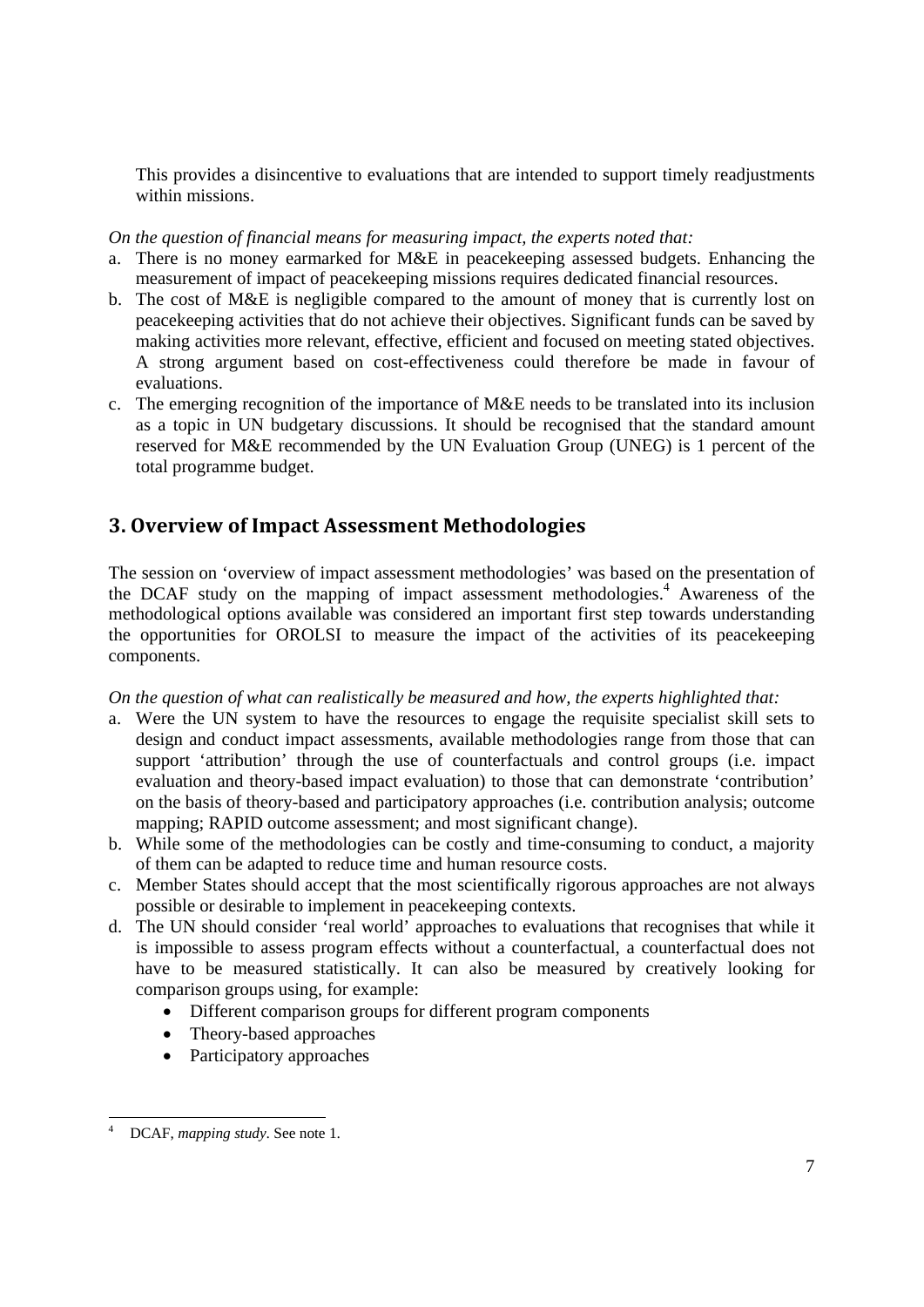## **4. Measuring Impact: Opportunities and Constraints**

This session examined why OROLSI should be measuring impact and what that entails. *Experts discussed the purpose of evaluating the impact of UN ROLSI initiatives. It was agreed that:* 

- a. A balance must be struck between the use of evaluations to ensure accountability on the one hand and to advance real time learning and programme adjustments on the other.
- b. Clarity is needed on whether OROLSI should be measuring what is important to the UN, to OROLSI itself, to Member States or to the local/national stakeholders and beneficiaries? Accountability to donor Member States should be disconnected from that to the population. The evaluation of impact needs to take place on two levels: strategic objectives of the peacekeeping missions mandate and goals and expectations of the host country.
- c. Member States and DPKO OROLSI leadership must understand the difference between 'rigorous' evaluations and 'quick' evaluations. There is a trade-off between resources and rigor. Given significant resource constraints, a clear story on how the evaluation would benefit the peacekeeping missions is needed.
- d. A conversation is required with Member States on what they are seeking to learn or show through the measurement of peacekeeping impact. There is a need to first answer these essential questions before turning to methodologies and indicators.

*On the question of who should measure impact and what skills are required, experts noted that:* 

- a. Conducting evaluations and assessments requires special skills and expertise for which relevant experts have to be hired (on a consultancy basis or as part of one's regular staff). The type of skill sets needed to conduct impact assessments depends on the type of approach adopted. The scientific-experimental approach entails the use of quantitative skill sets that are rarer than qualitative skill sets.
- b. Working with national groups can help make evaluations more affordable. Efforts should be made to enhance support to national actors while recognising challenges such as potential bias.
- c. The aims of various capacity-building initiatives should not be mixed up. Building the capacity of judges in the areas of integrity, confidentiality etc. should not necessarily entail training on how to conduct evaluations. There is a general misconception that capacity building in the area of evaluation can be added on to any type of training initiative. A clearer separation is needed between capacity building for justice and security sector officials on the one hand and capacity building for evaluation and data collection experts and institutions on the other.

## **5. Core ROLSI Indicators for UN Field Missions**

The session on indicators examined the draft core ROLSI indicators that were developed by DPKO OROLSI. Experts were asked to advise on the utility of these indicators for assessing progress towards programme objectives across ROLSI initiatives.

*On the question of whether the indicators provide meaningful information for decision-making, the experts highlighted that:*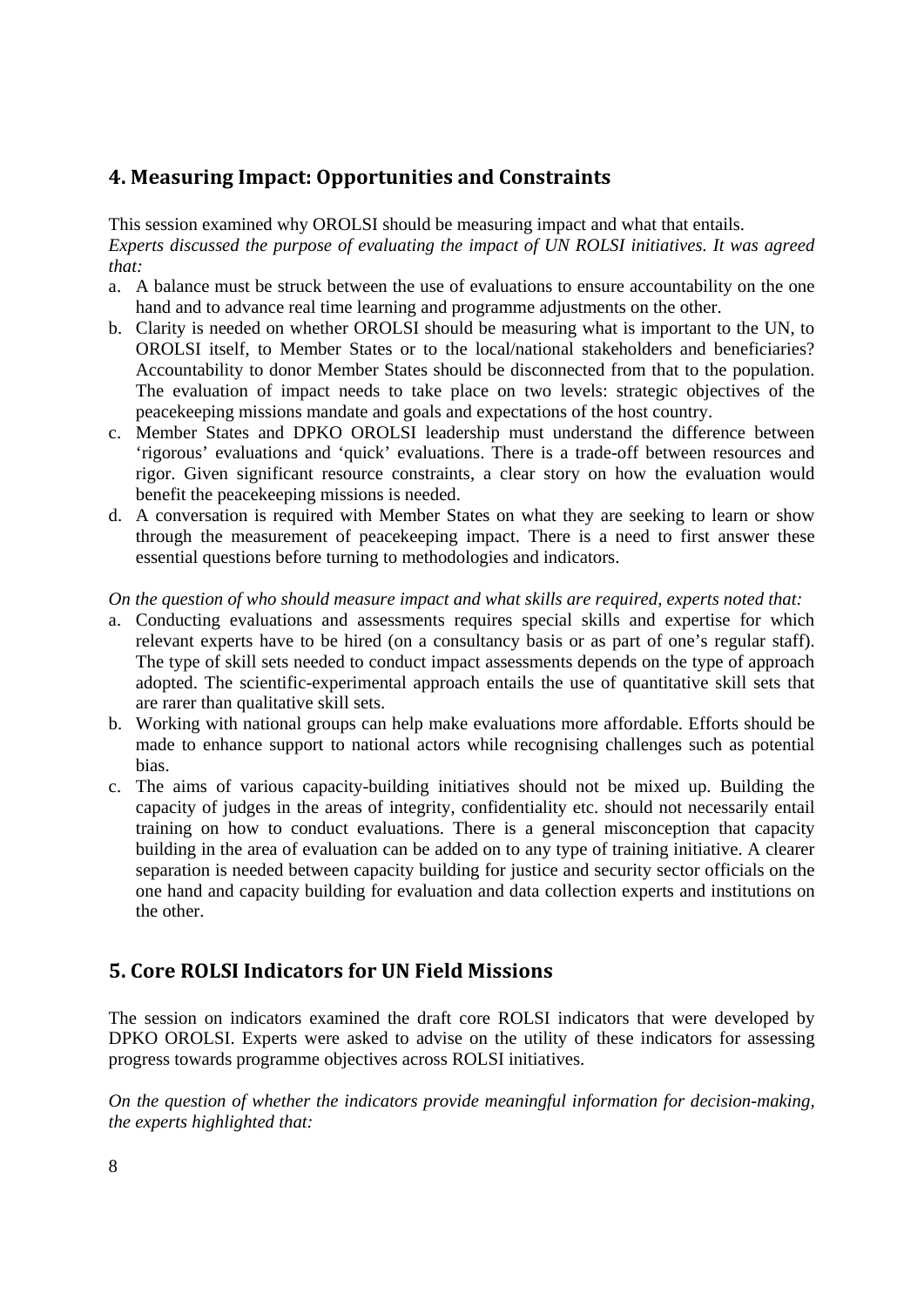- a. The draft indicators currently cannot yield insight into the functioning of national ROLSI institutions, nor assess progress across missions towards shared objectives. A choice needs to be made to determine the primary objective of the indicators: If the main aim is to track trends in the country in order to use the information for advocacy purposes, then fixed (global) indicators could be helpful. If the main aim is to use the information from indicators to adjust programmes, then developing context-specific indicators as opposed to fixed indicators would be preferable.
- b. Fixed indicators such as the ROLSI core indicators may prove less useful than indicators developed on a case-to-case basis. Fixed indicators may create incentive structures for the type of work that is undertaken in the field. There is a risk that missions will prioritize activities that are measured by these indicators, at the expense of other equally important activities that are not reflected by a specific indicator. Also, fixed indicators that enable comparisons with other countries are inappropriate because the findings in one case may mean something totally different in another.

## *Experts discussed whether the indicators could be part of a sector-wide approach to measuring impact. It was agreed that:*

- a. The current draft indicators do not reflect a methodology that will allow DPKO to measure impact in order to adjust specific programmes in real time. Indicators must be designed to complement and not replace robust programme evaluation tools.
- b. There is a risk of producing yet another set of indicators which requires significant resources when UN Field Missions are already overburdened and required additional personnel is difficult to recruit. The resources available to implement this list of core indicators needs to be carefully considered, and OROLSI should take advantage of other work that is being done.

## *On the question of what is the best way to collect and analyse data, it was noted that:*

- a. Many of the indicators require public surveys or experts surveys which UN peacekeeping does not have the skills to do.
- b. Population surveys are not ideal for data collection because confidence intervals are too broad.
- c. Peacekeeping missions need to be more inventive on how to collect such information, for example, including certain items in Technical Assessment Missions. Assessment missions should be used not just to help understand the context and needs but also to gather the much needed baseline data.
- d. National institutions specialized in data collection such as national observatories for violence should be supported.

## *On the question of how the phrasing of the indicators could be improved, the experts found that:*

- a. The list should be adapted so that it is guided by a general analytical framework. Examples suggested included: Logical framework model (output, outcome, impact); OECD criteria (relevance, effectiveness, efficiency, impact and sustainability); Participatory approach (determining what credible evidence is needed to show that the programme is working).
- b. Some of the indicators are too general because they are set at too high a level or because they are measuring aspects far removed from the control of the UN. The list should be adapted to reflect two levels of indicators; one that shows the general direction the country is taking and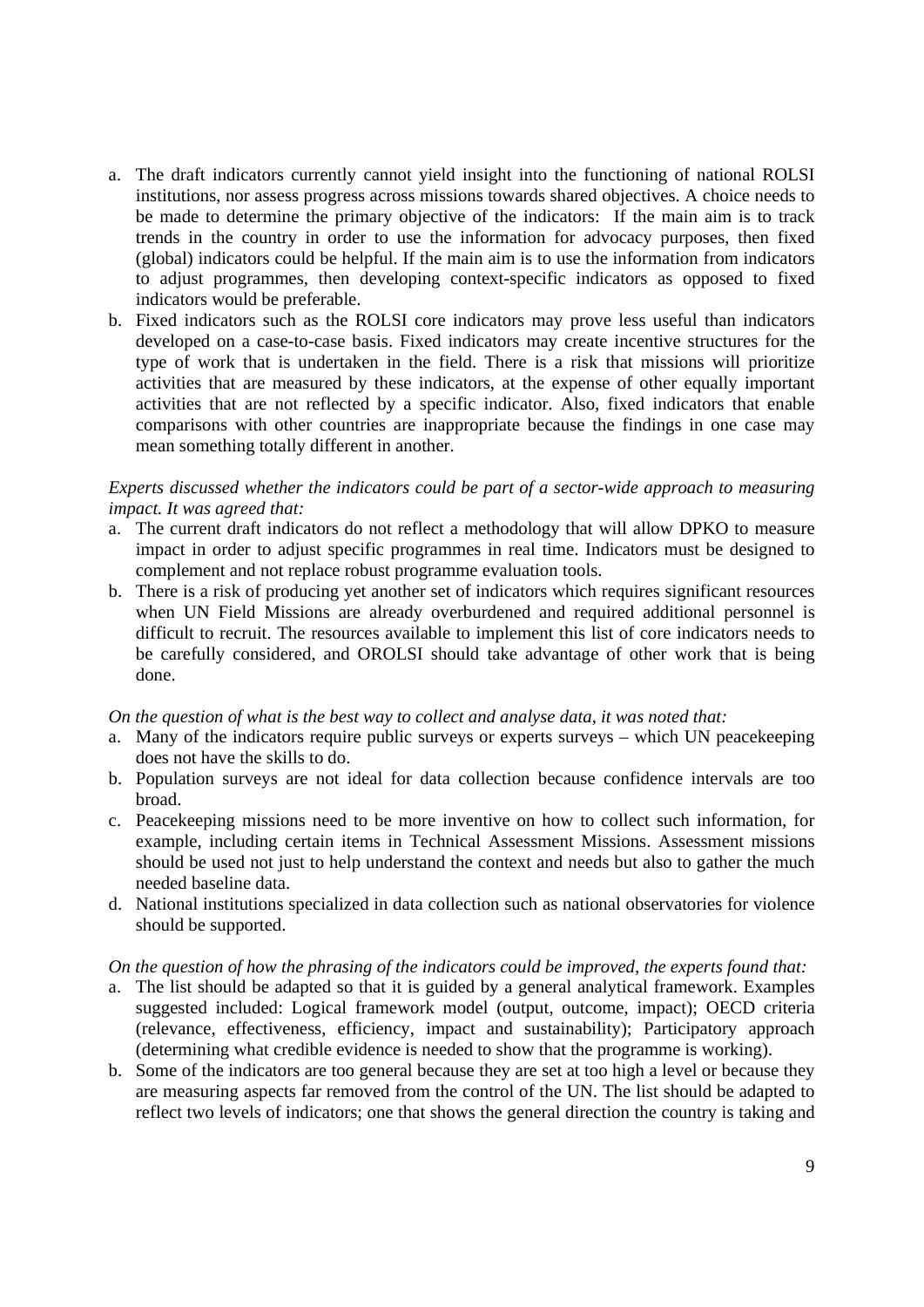the other to track change in specific areas supported by peacekeeping missions in order to enable programme adjustments in real time. While the general indicators can stay as an indication of changes in the situation in the country, a set of specific and realistic subindicators should be developed that are more closely related to the specific areas of work of peacekeeping missions.

- c. The indicators should be adapted to 'only measure what you do' some of the indicators do not reflect issues that the UN can necessarily control. For example, the indicator on 'prison overcrowding' does not incorporate possible alternative explanations for the situation. Hypothetically, overcrowded prisons could result from misguided incentives for police to arrest more people and not inadequate infrastructure. A negative trend on the 'prison overcrowding' indicator may have little to do with the quality of UN support.
- d. Indicators should be adapted to show meaningful progress rather than superficial improvements that has little or no bearing on the overall situation in the country. An example is the indicator on the 'Extent to which sector-wide coordination for the security sector has improved'. The proposed indicator is based on whether the government sets up a national coordination body to identify sector-wide priorities and coordinate reform activities. However, this only shows the existence of such a body, without saying anything about whether the members of the committee are actually working together.

## **6. Sectorwide Approaches to Measuring Impact**

This session examined how various actors working in one sector might join forces to measure the impact of work towards shared objectives. It was clarified that 'sector' should be understood as multiple actors working in the same area towards presumably shared objectives.

*Experts discussed the advantages of joint sector-wide approaches to measuring impact. It was suggested that:* 

a. Sector-wide approaches should be promoted because it: supports the pooling of resources in the face of numerous budgetary constraints; recognises that numerous actors are collectively working in a sector and contribute cumulatively to a specific impact; can reduce stress on the recipient government by easing the coordination of the interaction with international actors as well as take some of the burden off national actors who often face multiple, simultaneous requests for information; and, can encourage the joint implementation of findings.

*Experts discussed the challenges to supporting joint approaches. It was highlighted that:* 

- a. Member States may be reluctant to pursue joint evaluations that cannot attribute the effect of the activities they have assisted distinctly from the cumulative impact of all UN-related activities in the intervention.
- b. Other challenges include bureaucratic disincentives (e.g. institutions being rewarded for serving their own institution's objectives rather than serving inter-agency objectives); different institutional cultures and timelines; and the preference of international actors to safeguard their exclusive relations with the government rather than working multilaterally.

*On the question of how might various actors working in one sector join forces to measure the impact of work towards shared objectives, it was noted that:*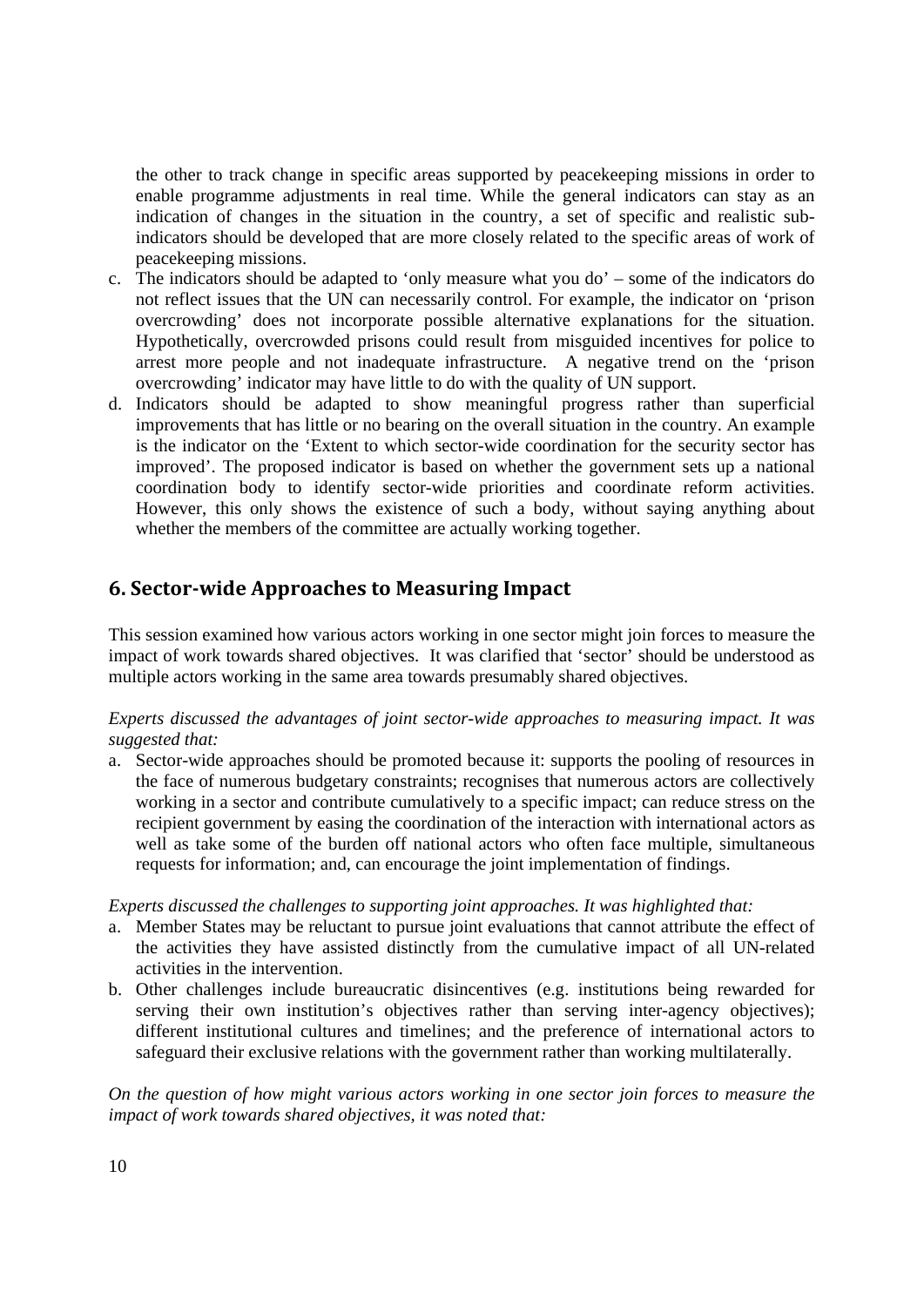- a. It is easier to support a joint approach to monitoring than it is to evaluations. Opportunities for collaboration at this level would include sharing data collection costs and combining efforts to undertake surveys. Simple efforts such as informing other actors of an intention to undertake a perception survey and allowing them to contribute to or subsequently use it can reduce costs.
- b. It is more feasible to jointly commission an evaluation rather than to jointly conduct one. If joint commissioning of evaluations is pursued, there is still a need for very clear terms of reference. This may require initial investment in negotiation to ensure that objectives are clearly understood and agreed.

## **7. Conclusion and Recommendations**

A crucial message emerging from the expert workshop was that while there are numerous challenges to measuring impact, these should not inhibit evaluations that support lesson-learning and enhance accountability. The workshop highlighted the importance of engaging in a discussion on measuring impact in a bid to reduce the confusion regarding its purpose, which methodologies to use, who the supposed beneficiary of interventions are ('impact for whom?') and who the target audiences of assessment results are ('assessment for whom?'). This confusion can partly be linked to the many layers of conversation taking place at the same time. There are different understandings of impact – one that looks at the cumulative effects of support to a sector in the country, and one that examines the effects in a sector that can be attributed to a specific intervention. A related element of confusion arises from the question of whether the impact to be measured should be defined by the host country or by the donor Member States. These are crucial aspects that need to be answered in order to move forward in developing a DPKO OROLSI approach to measuring impact.

It was recognised that there are abundant ways to measure impact that vary depending on the level of available resources. While multiple options for measuring impact were identified and discussed, it was noted that the choice of methodology rests on whether Member States are willing to accept 'contribution' or prefer to see 'attribution'. However, it was noted that scientific-experimental approaches that prove attribution are not necessarily the most appropriate ways of measuring impact in peacekeeping contexts. In fact, international actors are increasingly recognising the merits of approaches that belong to the category of contribution. It was therefore suggested that quantitative approaches may only be appropriate when measuring small components within a broader qualitative assessment that addresses the larger questions that OROLSI would seek to answer through its evaluations.

Another important issue raised at the workshop is that a very clear distinction needs to be made between monitoring and evaluation. Monitoring relates to reviewing early indications of progress towards achieving expected accomplishments, while evaluation examines longer-term results focusing on what has or has not worked, and why. In this context, it was noted that the draft OROLSI core indicators might be more suitable for monitoring exercises. It was recognized that indicators alone cannot replace evaluations for measuring impact, as they are only one part of the 'impact story'. Furthermore, there needs to be absolute clarity on the level at which these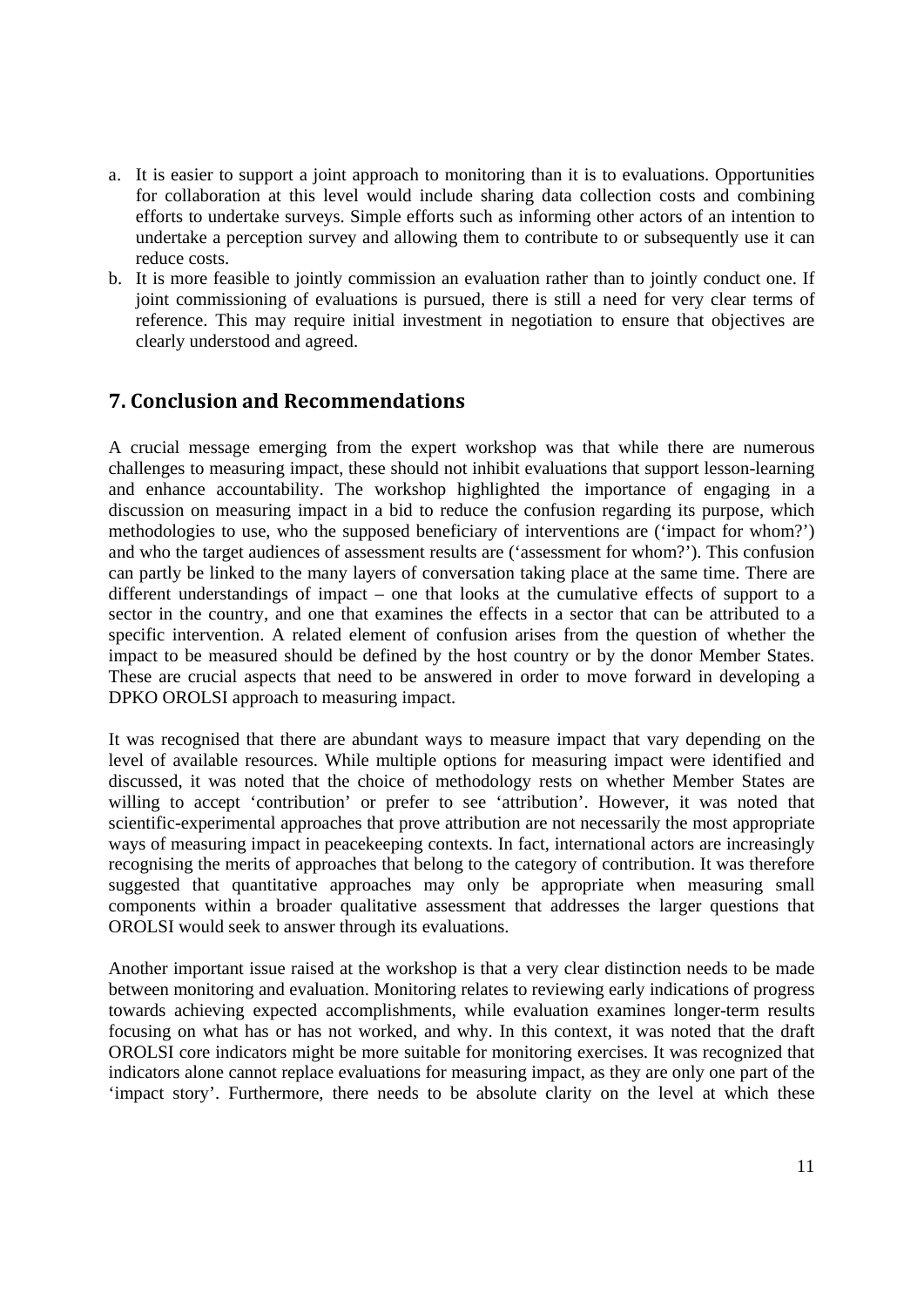indicators are set and on their specific objectives. For example, indicators cannot be both a 'quick fix' and a 'reliable' way of measuring effectiveness and impact at the same time.

There were calls from participants to ensure that Member States understand how the rigorousness of M&E efforts is proportional to the resources invested in them. For example, procuring the necessary capacity and specialised skill sets both at the design and implementation stages of M&E can be costly. Concern over the current lack of resources led to calls for M&E to be integrated into UN budgetary discussions. It was noted that the cost of M&E is negligible compared to the amount of money that is currently lost on activities that do not achieve their expected results. A strong argument based on cost-effectiveness therefore needs to be made to ensure that M&E finds its way onto the agenda at UN budgetary meetings.

Finally, another concern was the 'limited culture of evaluation' of both Member States and the UN. If Member States want the UN to measure impact then they need to be clear on their willingness to foster a learning story (and not just to tell a 'good story'). This implies confronting one's own culture. Similarly, it was underlined that in the context of UN peacekeeping, more efforts need to be made to underline to staff the benefits of evaluation (and take away fears of negative repercussions of less than flattering evaluation results). This would increase the likelihood that staff invest in data collection and identify evaluation opportunities, thus preparing the ground for subsequent investment in impact assessments.

The expert workshop was useful in identifying challenges and opportunities in measuring impact, as well as clarifying the next steps that may be taken. In particular, some key concerns need to be considered before moving forward:

- *Achieve clarity from Member States on what type of impact they expect peacekeepers to have.* That is to say, is accountability to Member States more important than learning lessons in real time? Can we or should we formulate a methodology that measures impact from the perception of the donor Member States and of the host country? Such questions will set the tone for the type of impact assessment methodologies to be piloted, as well as the type of indicators that should be developed.
- *Enable clarity on the purpose of the core OROLSI indicators.* A decision needs to be made regarding the main purpose of these indicators. If they are intended to be a quick measure of trends in a host country then they can be used for advocacy purposes with national and international stakeholders. However, if the intention is to support efforts to measure the impact of RoL and security-related peacekeeping initiatives on national institutions or on host country stability, then more reflection is needed on the development of these indicators, as well as on the resources available to subsequently implement them.
- *Recognize that indicators on their own are not a substitute for robust methodologies for measuring impact.* Indicators are useful for monitoring purposes, but they do not provide adequate toolsets for assessing impact because they are not able to assess attribution or plausible contribution. The focus should therefore be on embedding them *within* a proper methodological approach to measuring impact.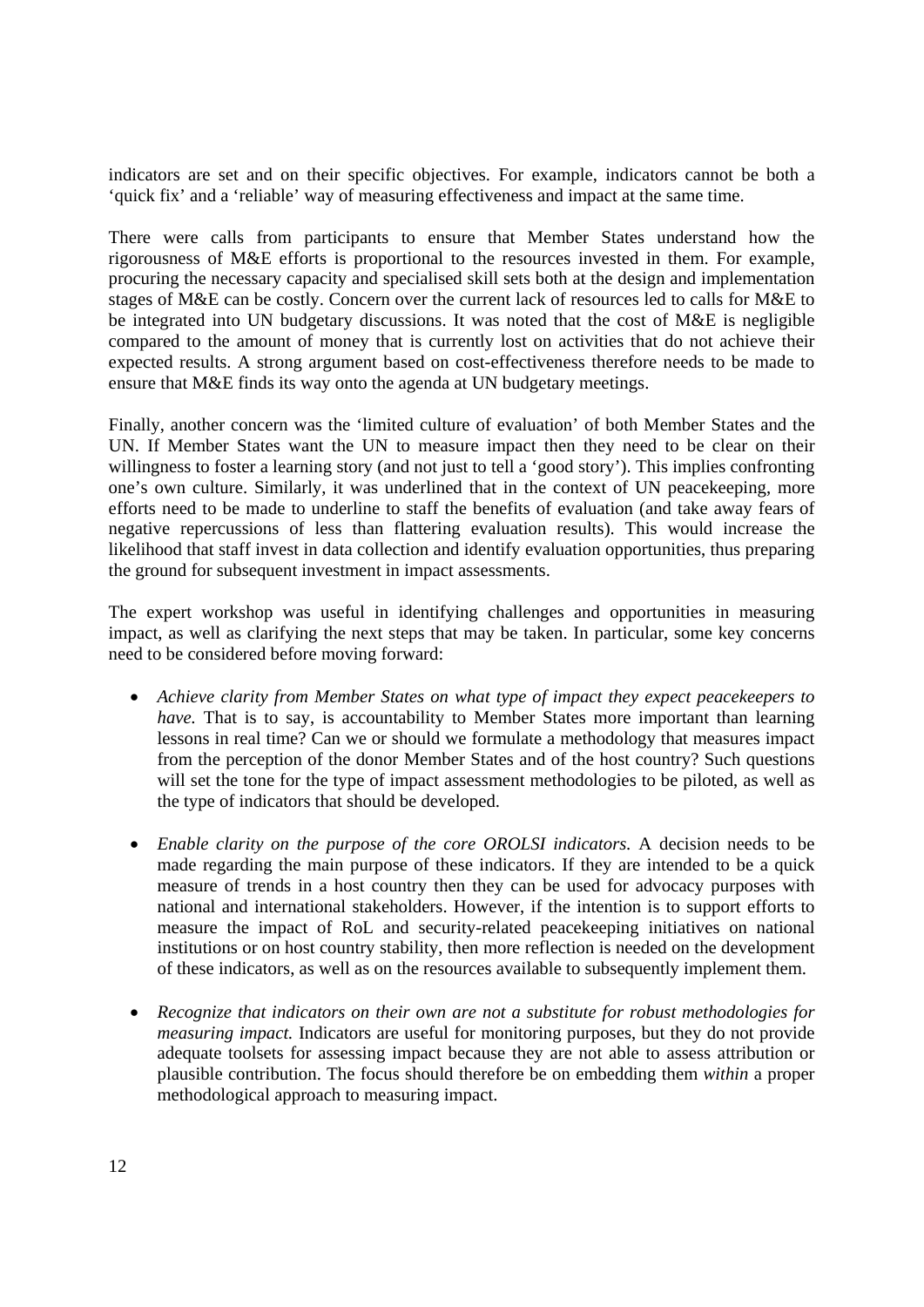*Consider the type of resources needed to move forward.* The trade-off between rigour and resources should be recognised. It is important to reflect on whether adequate resources can be obtained to implement the core ROLSI indicators and future approaches to measuring impact. Designing the methodology, collecting and analysing data are specialist skills, not currently available in DPKO-DFS. Moreover, enhanced efforts need to be made to get M&E in peacekeeping contexts onto the agenda of UN budgetary and policy discussions.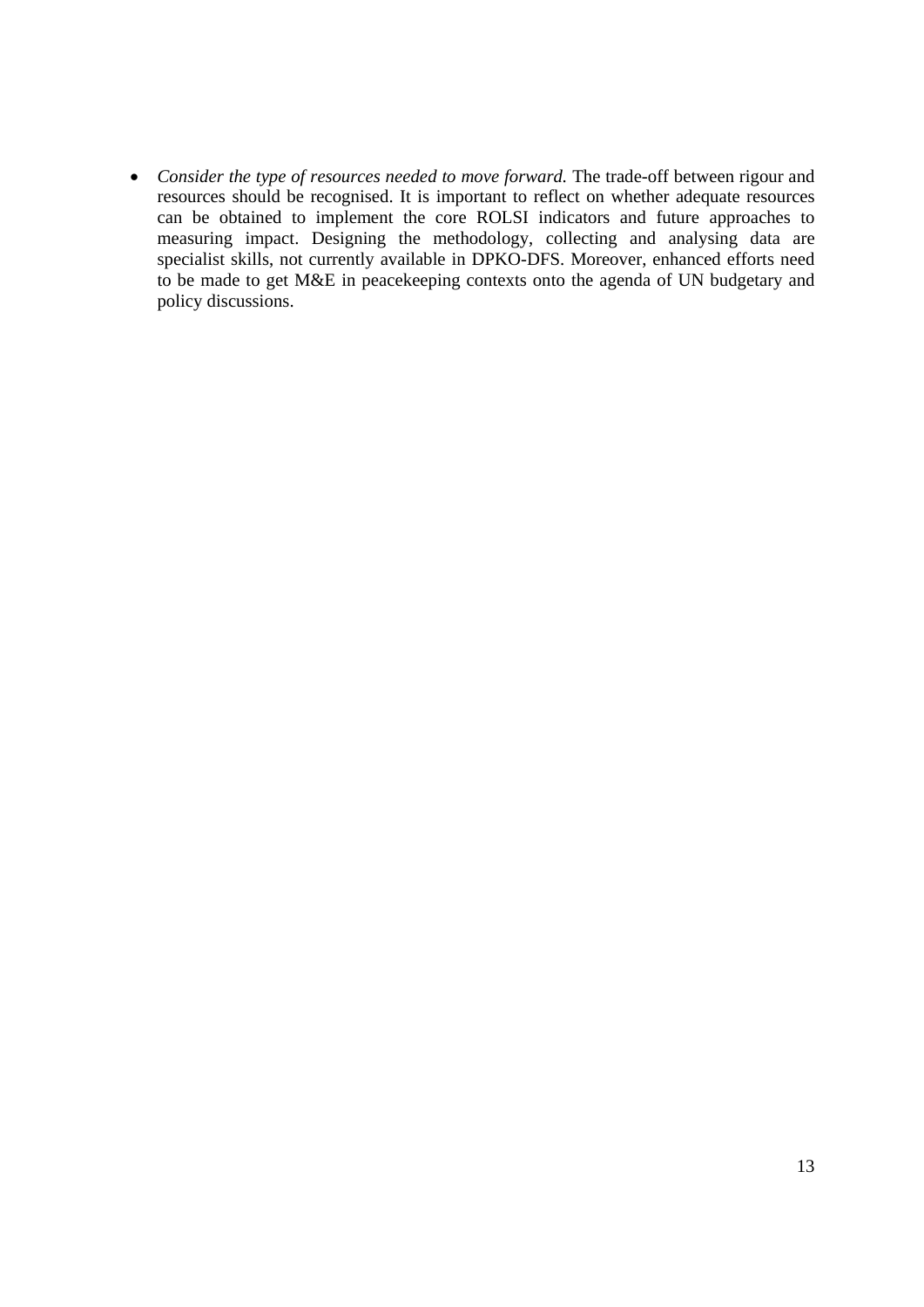## *Annex A: Workshop Programme*

## **Measuring the Impact of Peacekeeping Missions on Rule of Law and Security Institutions**

*Expert Workshop convened by the DPKO Office of Rule of Law and Security Institutions (OROLSI) in collaboration with the Geneva Centre for the Democratic Control of Armed Forces (DCAF) and with support from the Governments of the United Kingdom and Switzerland* 

## **Background**

Member States are increasingly interested in monitoring progress and measuring the impact of UN peacekeeping missions, and are routinely asking for evidence of both progress towards stated objectives and of impact at the national level. For instance, in January of this year, the Security Council requested the Secretary-General "to provide a follow-up report within 12 months to consider the effectiveness of the UN system's support to the promotion of the rule of law in conflict and post-conflict situations<sup>5</sup>." Such information on results and impact would support the timely identification of necessary changes in the mandate, activities and size of the mission and may offer a rational basis for resource requests. In recent years, the Special Committee on Peacekeeping Operations has repeatedly requested evidence of the impact that the creation of the Office of Rule of Law and Security Institutions (OROLSI) in DPKO has had on the delivery of rule of law mandates.<sup>6</sup>

In his 2009 report on peacebuilding in the immediate aftermath of conflict, the Secretary-General asked for regular reviews of Secretariat-based institutional arrangements to "…assess progress against defined and agreed benchmarks, particularly the extent to which the arrangements have resulted in faster and more effective results on the ground...<sup>7</sup>" As part of these reviews, the Policy of the Committee of the Secretary-General asked in December 2011 for an assessment of the impact achieved in strengthening justice and security institutions in one peacekeeping setting, one special political mission setting and one conflict area without a mission $\delta$ .

In this context OROLSI is seeking expert advice on how peacekeepers might assess the impact of both Headquarters and field-based rule of law and security institutions-related initiatives. To-date, OROLSI does not have one coherent and coordinated approach to measuring the contribution of its field activities to supporting positive and sustainable change in the host country.<sup>9</sup> Greater clarity is required on which methodologies exist for measuring impact and,

<u> Andrew Maria (1989)</u>

<sup>5</sup> S/PRST/2012/1 dated 19 January 2012

<sup>6</sup> A/63/19 at para. 104 (and subsequent reports pf the C-34)

<sup>7</sup> A/63/881-S/2009/304 of 11 June 2009 (paragraph 57)

<sup>8</sup> Decision No. 2011/27 – Review of rule of law arrangement in peacebuilding, Policy Committee of the Secretary-General (20 December 2011)

For recent initiatives and studies see: 'UN Practitioners Handbook for Peace Consolidation Benchmarking'United Nations (in cooperation with the FAFO Institute for Applied International Studies and the Norwegian Peacebuilding Centre), 'Monitoring Peace Consolidation: United Nations Practitioners Guide to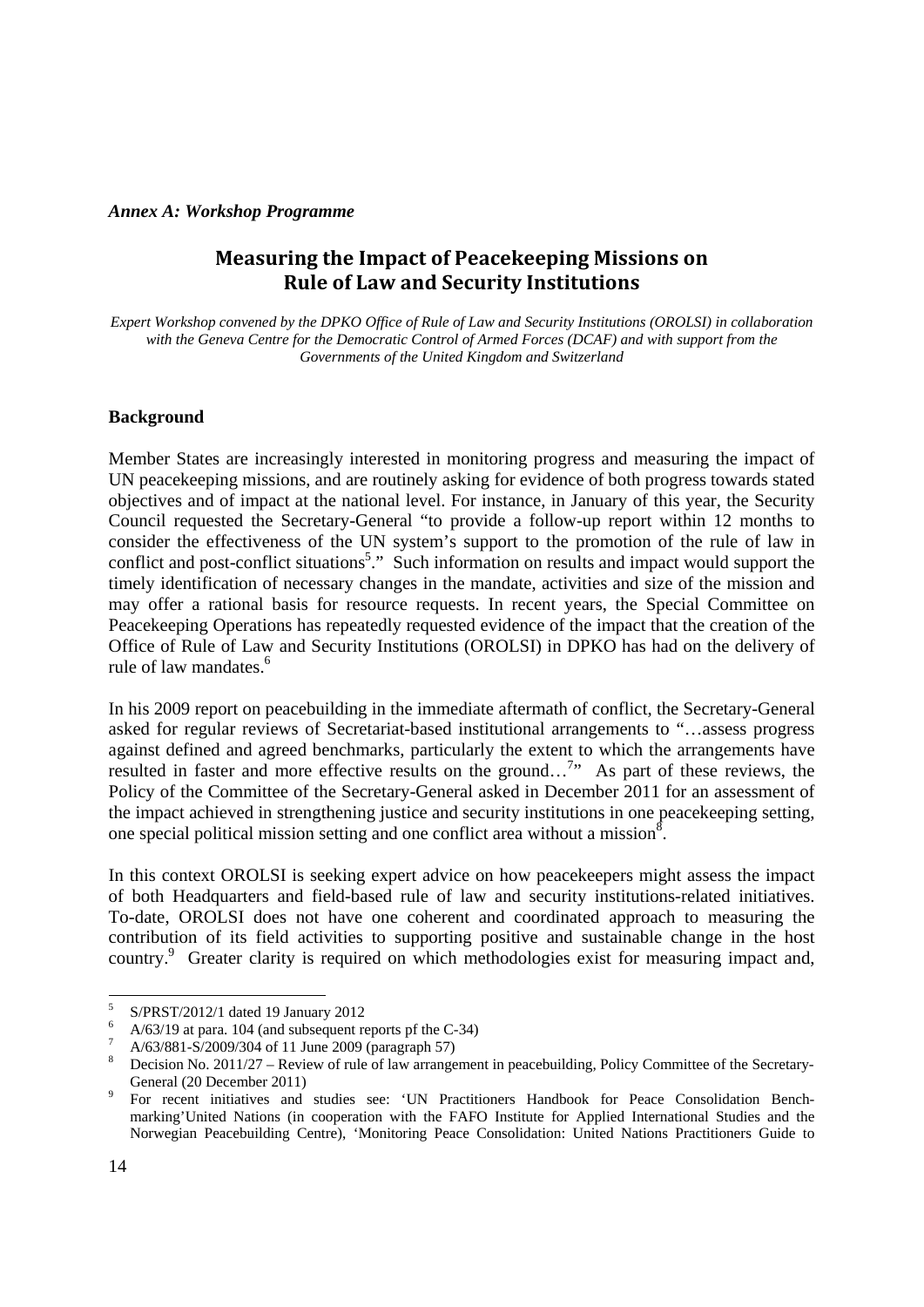more specifically, how these can be adapted for use by OROLSI field components. To this end, the Geneva Centre for the Democratic Control of Armed Forces (DCAF) conducted a desk-based mapping of existing impact assessment methodologies and is supporting the expert workshop in New York.

## **Workshop objectives**

The workshop will take place on Monday 12 March 2012 and will be dedicated to identifying recommended approaches to measuring the impact of rule of law and security-related initiatives in peacekeeping settings. The workshop will examine a number of questions: What is OROLSI trying to measure and for what purpose? What can realistically be measured? How can the impact of rule of law and security components in UN Field Missions be captured given the range of actors and variables influencing national outcomes in the rule of law and security sectors? Can impact be attributed to specific actors? Who should be involved and what skills are needed to conduct impact assessments? What information on impact can a set of core rule of law and security institutions indicators for UN Field Missions provide? How frequently should impact be assessed? What are the cost implications? Should a sector-wide approach be used to measure the impact of UN Field Missions on rule of law and security institutions? Both a mapping study on impact assessment methodologies by DCAF and a draft set of core rule of law and security institutions indicators for UN Field Missions will be circulated to workshop participants ahead of time.

## **Definitions**

Impact is defined in the UN Secretary-General's bulletin on 'Regulations and Rules Governing Programme Planning, the Programme Aspects of the Budget, the Monitoring of Implementation and the Methods of Evaluation' as: "an expression of the changes produced in a situation as the result of an activity that has been undertaken" (ST/SGB/2000/8). This is further detailed in the OECD DAC's 'Glossary of Key Terms in Evaluation and Results Based Management' which defines impacts as "positive and negative, primary and secondary long-term effects produced by a development intervention, directly or indirectly, intended or unintended." (OECD DAC, Glossary, 2002). Impacts can be relatively immediate or longer term<sup>10</sup>.

The term "ROLSI field components" refers to police, justice, corrections, disarmament, demobilization and reintegration (DDR), security sector reform (SSR) and mine action components in UN Field Missions led, or backstopped, by DPKO.

<u> 1989 - Johann Stoff, fransk politik (f. 1989)</u>

Benchmarking', 2010; United Nations Rule of Law Indicators instrument; Stimson Centre, 'Impact Study of UN Police, Justice and Corrections Components in Peacekeeping and Select Special Political Missions', forthcoming

<sup>2012. 10</sup> OECD DAC Glossary, 2002 p.41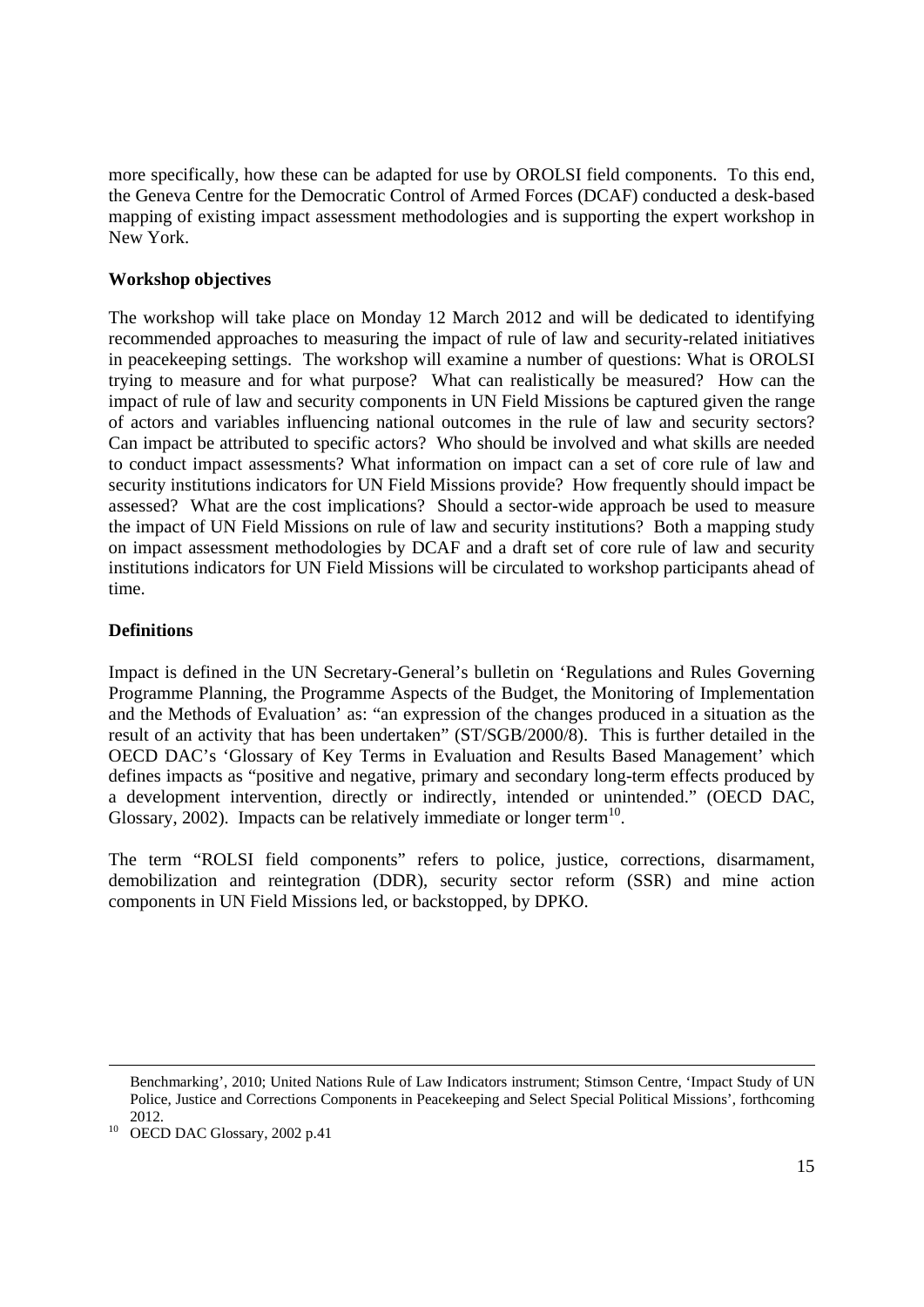## **Participants**

Workshop participants include:

- Non-UN experts on impact assessment from academia, research institutes as well as practitioners, who can advise on the way in which ROLSI field components might assess the impact of their work in dynamic, post-conflict settings.
- Representatives from bilateral donors and multilateral organisations who are aware of the utility of impact assessments at the policy level and/or have experience in assessing the impact of post-conflict peacebuilding efforts.
- Personnel from DPKO and the Department of Field Support in charge of assessment, planning and monitoring and evaluation functions as well as those charged with supporting ROLSI components at Headquarters.
- Other UN entities working in post-conflict environments who have undertaken impact assessments and/or developed a core set of indicators to measure impact across programmes or in a sector.

## **Expected Output**

 A workshop report that summarises the views of experts on the main questions posed and outlines the recommendations developed by participants on the extent to which, and how, OROLSI can move forward in measuring progress towards stated objectives and impact at the national level, as well as specific recommendations on the utility and uses of a draft set of core rule of law and security institutions indicators.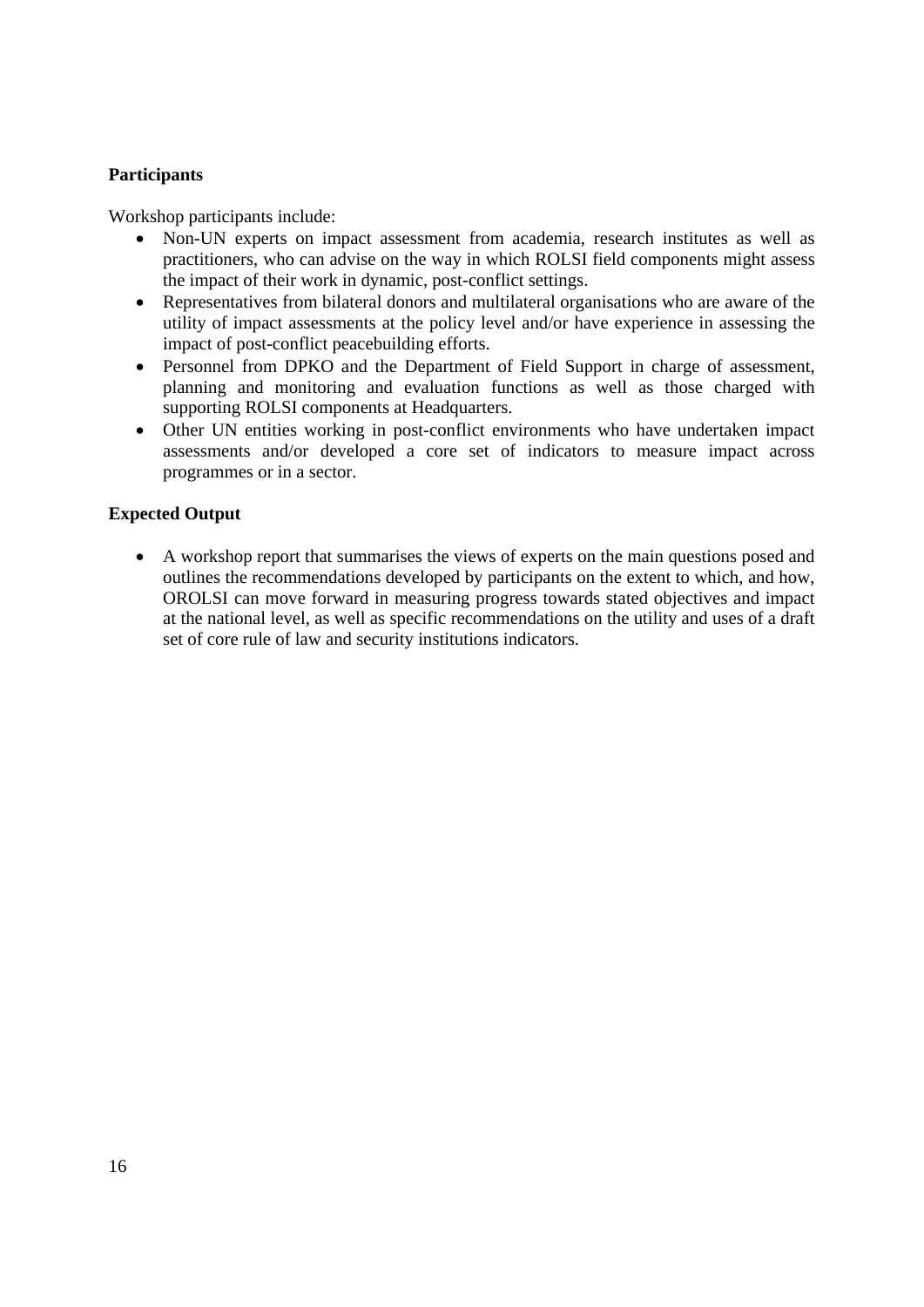## **Draft Workshop Programme on**

## *Measuring the Impact of Peacekeeping Missions on Rule of Law and Security Institutions*  **12 March 2012**

**Location:** Permanent Mission of Switzerland to the UN (29th floor, 633 Third Avenue, btwn 40/41<sup>st</sup> St.)

#### **09.00 – 09.15 Registration and coffee**

## **09.15 – 09.30 Welcome and opening**

- **Mr. Paul Seger**, Ambassador, Permanent Representative of Switzerland to the UN
- **Mr. Mark White**, Head, Security and Justice Group, UK Department of International Development (DFID)
- **Mr. Dmitry Titov**, Assistant Secretary-General, Office of Rule of Law and Security Institutions, DPKO

## **09.30 – 09.50 The challenge of assessing the impact of UN Field Missions**

- **Ms. Anna Shotton**, Strategic Planning Officer, Office of Rule of Law and Security Institutions, DPKO
- **Mr. Sebastian Einsiedel**, Political Affairs Officer, Policy and Planning Unit, Policy and Mediation Division, Department of Political Affairs and **Mr. Marc Jacquand**, Consultant for the Center on International Cooperation (CIC) at New York University

This session will lay out the challenges and incentives that DPKO confronts in seeking to develop an approach to assess the impact of peacekeeping operations on rule of law and security institutions, as well as some remarks on a recent impact assessment study by the Department of Political Affairs.

## **09.50 – 11.00 Session 1: Overview of impact assessment methodologies**

- **Ms. Vincenza Scherrer**, Programme Manager, Geneva Centre for the Democratic Control of Armed Forces (DCAF)
- **Mr. Michael Bamberger**, Consultant
- Questions and Answers

This session will provide an overview of impact assessment methodologies and approaches taken by international actors to measure the impact of specific interventions in conflict- and post-conflict environments.

## **11.00 - 11.15 Coffee break**

#### **11.15 – 13.00 Session 2: Why measure impact? What can realistically be measured? How can impact be attributed to specific actors? Who should measure impact and what skills are required?**

- Introductory remarks by **Ms. Melanne Civic,** Senior Rule of Law Advisor, Office of Learning and Training, Bureau of Conflict and Stabilization Operations, US State Department
- Discussion

This session will examine the purpose of measuring impact, the extent to which impact can be measured and attributed to specific actors, and the feasibility of OROLSI relying on different impact assessment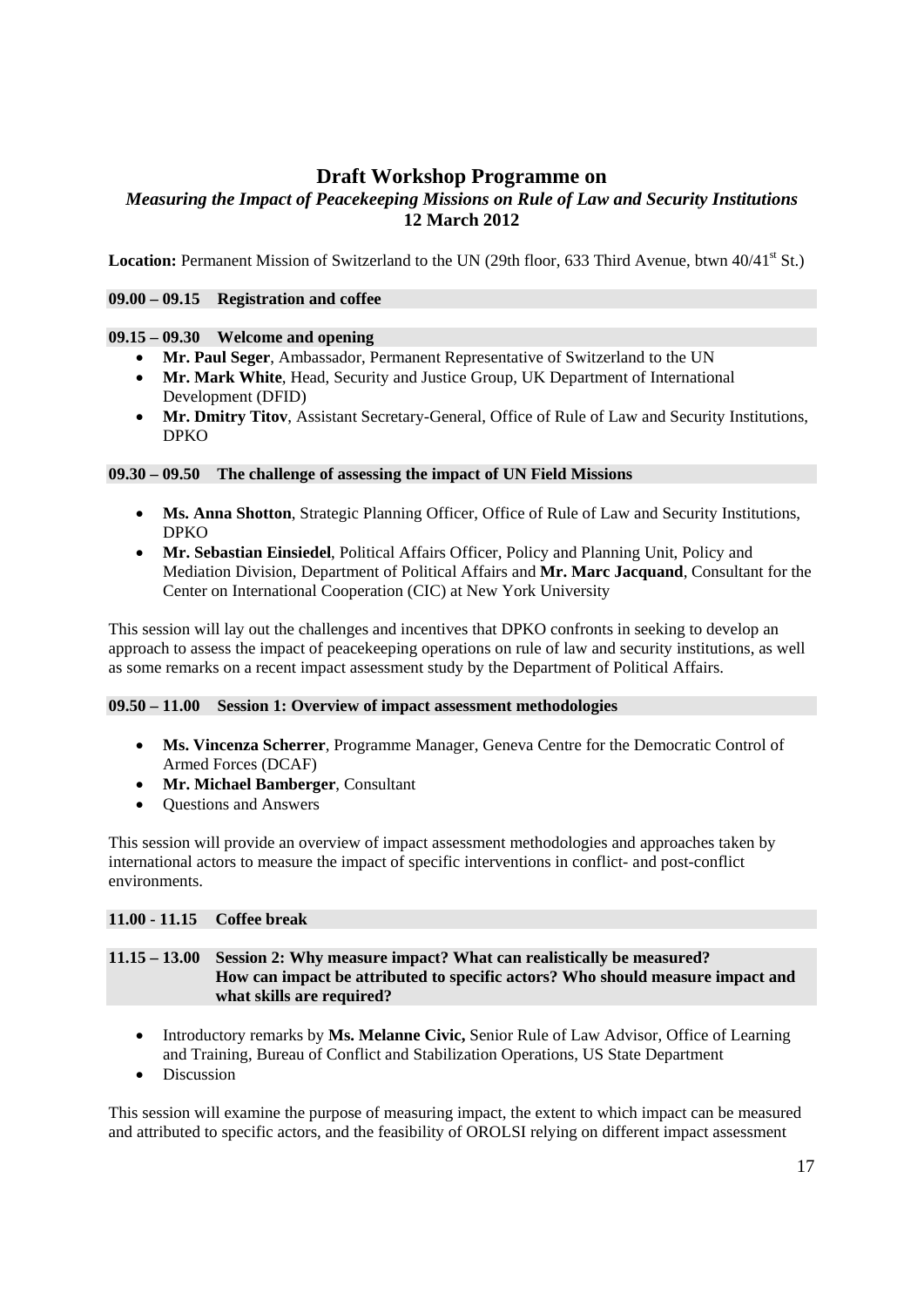methodologies/techniques to obtain evidence of both progress towards stated objectives and of impact at the national level, taking into consideration constraints relating to resources, skills, and capacities required.

## **13.00 – 13.45 Lunch (cold buffet provided at venue)**

- **13.45 15.00 Session 3: Core ROLSI indicators for UN Field Missions: Do the indicators provide meaningful information for decision-making? What is the best way to collect and analyse the data? Could the indicators be part of a sector-wide approach to measuring impact? How can the phrasing of the indicators be improved?** 
	- Ms. Anna Shotton and Ms. Annika Hansen, Office of Rule of Law and Security Institutions, DPKO
	- Discussion

This session will provide a brief introduction to the draft set of core rule of law and security institutions indicators under development by OROLSI to measure progress towards, or achievement of, programme objectives on police, justice, corrections, DDR, SSR and mine action issues. These were distributed in advance to participants. Participants will be asked to provide feedback on the questions mentioned above.

## **15.00 – 15.45 Session 4: How might various actors working in one sector join forces to measure the impact of work towards shared objectives?**

- Introductory remarks by **Mr. Babu Rahman**, Multilateral Policy Directorate, UK Foreign and Commonwealth Office, and **Mr. Edric Selous**, Director, Rule of Law Unit, Executive Office of the Secretary-General of the United Nations.
- Discussion

This session will consider whether a broader sector-wide approach to measuring impact is recommended, involving both the UN Field Mission and other relevant actors.

## **15.45 – 16.00 Coffee break**

#### **16.00 – 17.20 Conclusions**

- Summary of key points by workshop facilitator and DPKO/OROLSI
- Tour-de-table

This session will draw the conclusions from the four sessions and provide specific recommendations for OROLSI on approaches to measuring impact, including recommendations on the utility and uses of the draft set of core ROLSI indicators.

## **17.20-17.30 Closure of Workshop**

**Workshop Facilitator: Mr.** *Albrecht Schnabel,* **Senior Fellow, Geneva Centre for the Democratic Control of Armed Forces (DCAF)**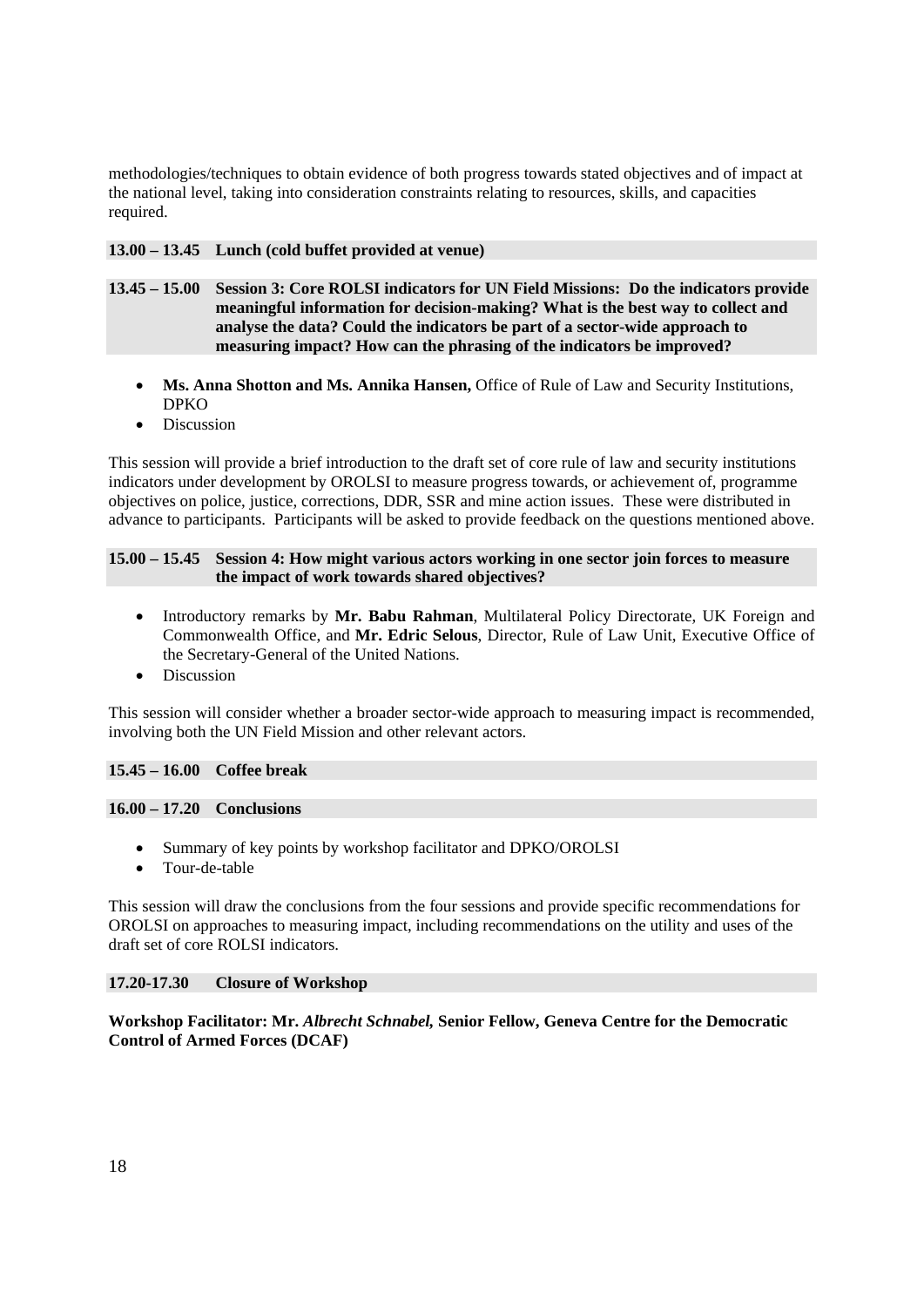#### *Annex B: List of Participants*

#### **Non-UN Experts**

**Michael Bamberger**  Independent Consultant

**Robert Blair**  PhD candidate, Yale University

**William Durch**  Senior Associate, Stimson Centre

**Heiner Hänggi**  Assistant Director and Head of Research, Geneva Centre for the Democratic Control of Armed Forces (DCAF)

**Marc Jacquand**  Independent Consultant

**John Karlsrud**  Research Fellow, NUPI

**Fiona Mangan**  Research Analyst, Stimson Centre **Jim Parsons**  Director and Lead Researcher, Vera Institute of Justice

**Cyrus Samii**  Assistant Professor, New York University (NYU)

**Vincenza Scherrer** Programme Manager, Geneva Centre for the Democratic Control of Armed Forces (DCAF)

**Eric Scheye**  Independent Consultant

**Albrecht Schnabel**  Senior Fellow, Geneva Centre for the Democratic Control of Armed Forces (DCAF)

**Svein Eric Stave**  Researcher, FAFO

**Monica Thornton**  Director, Vera Institute of Justice

#### **Member State Representatives**

**Melanne Civic**  Senior Rule of Law Advisor, Office of Learning and Training, Bureau of Conflict and Stabilization Operations, US State Department

**Alain Germaux**  Legal Advisor, Government of Luxembourg

**Babu Rahman**  Senior Principal Research Officer, Multilateral Research Group, Multilateral Policy Directorate, UK Foreign and Commonwealth Office **Gilles Rivard**  Deputy Permanent Representative, Government of Canada

**Paul Seger** Ambassador, Permanent Representative of Switzerland to the UN

**Jack Van Baarsel**  Deputy Military Adviser, Government of the Netherlands

**Mark White**  Head, Security and Justice Group, UK/DFID, Stabilization Unit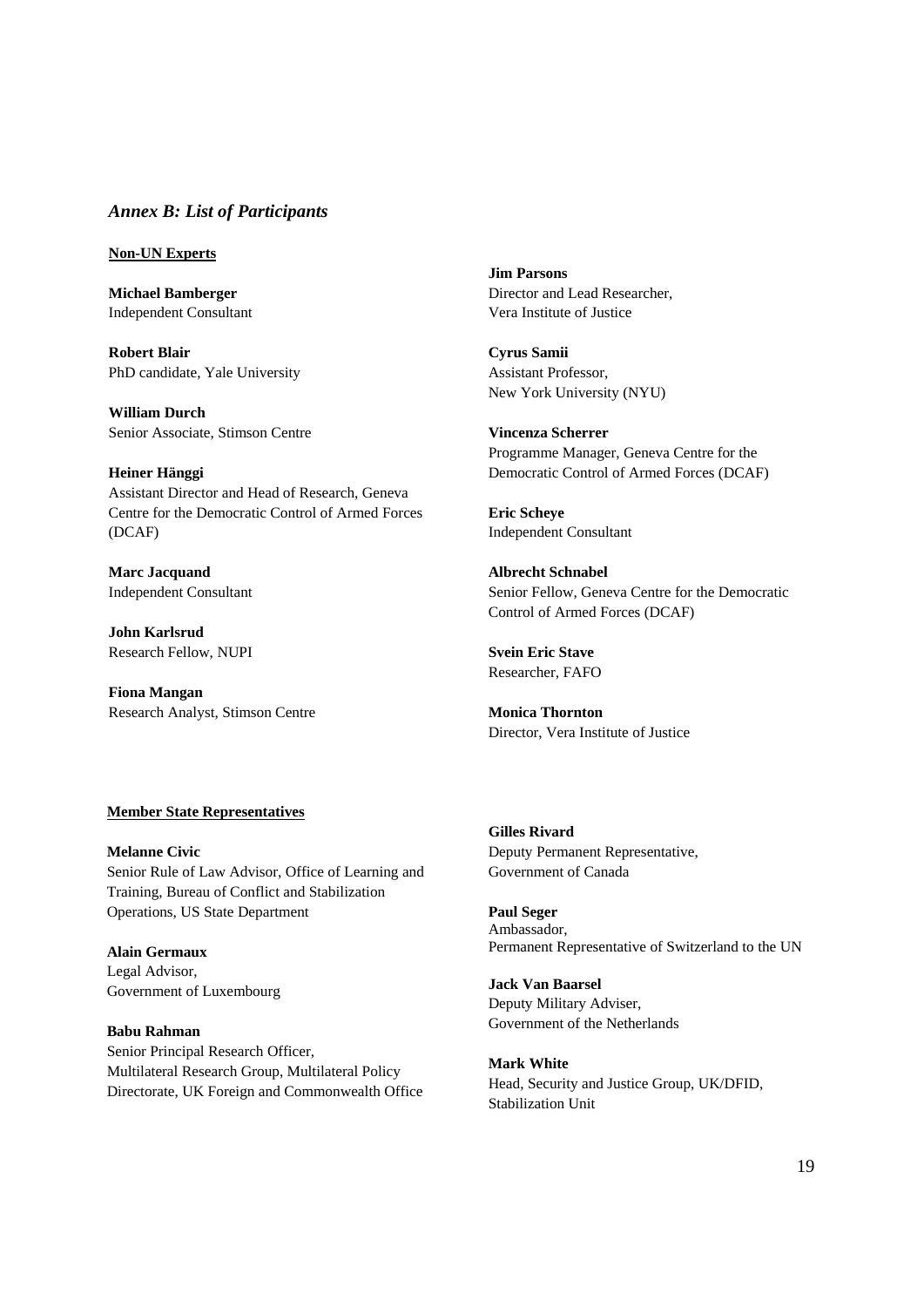#### **UN Representatives**

*UN Partners*

**Giovanni Bassu**  Rule of Law Unit, Executive Office of the SG

**Henk-Jan Brinkman**  Chief, Policy, Planning and Application Branch, PBSO

**Beth Daponte**  Chief of Section, OIOS/Inspection and Evaluation Division

**Sebastian Einsiedel**  Political Affairs Officer, DPA/Policy and Planning Unit, Policy and Mediation

#### *DPKO-DFS*

**Rahman Alavi**  Team Leader, DPKO/OMA/Military Planning Service

**Godfrey Odia Aropet**  Policy Coordination Officer, DPKO/OROLSI/PD

**Kin-Hui Chang**  Administrative Management Officer, DFS/LSD

**Lipi Chowdhury**  Corrections Officer, DPKO/OROLSI/CLJAS

**Ilene Cohn**  Special Assistant to the ASG of OROLSI, DPKO/OROLSI/OASG

**Ginevra Cucinotta**  Policy Officer, DPKO/OROLSI/UNMAS

**James Cunliffe**  OMA/DPKO

**Annika Hansen**  Policy Officer, DPKO/OROLSI/PD **Christopher Kuonqui**  Statistics & Monitoring Specialist, Peace and Security Section, UN Women

**Paul Oertly**  Human Rights Officer, OHCHR

**Edric Selous**  Director, Rule of Law Unit, Executive Office of the SG

**Isabelle Tschan**  UNDP/BCPR

**Claire Hutchinson**  Gender Affairs Officer, DPKO/DPET/PBPS/Gender

**Stephane Jean**  Judicial Officer, DPKO/OROLSI/CLJAS

**Takuto Kubo**  Planning Officer, DPKO/OROLSI/UNMAS

**Sebastien Lapierre**  IMPP Officer, DPKO/OO

**Murray Mccullough**  Defence Sector Reform Officer, DPKO/OROLSI/SSR

**Huria Ogbamichael**  Coordination Officer, DPKO/DPET/PBPS/Transitions

**Jascha Scheele**  Coordination Officer, DPKO/OUSG/PETD

**Anna Shotton**  Strategic Planning Officer, DPKO/OROLSI/OASG